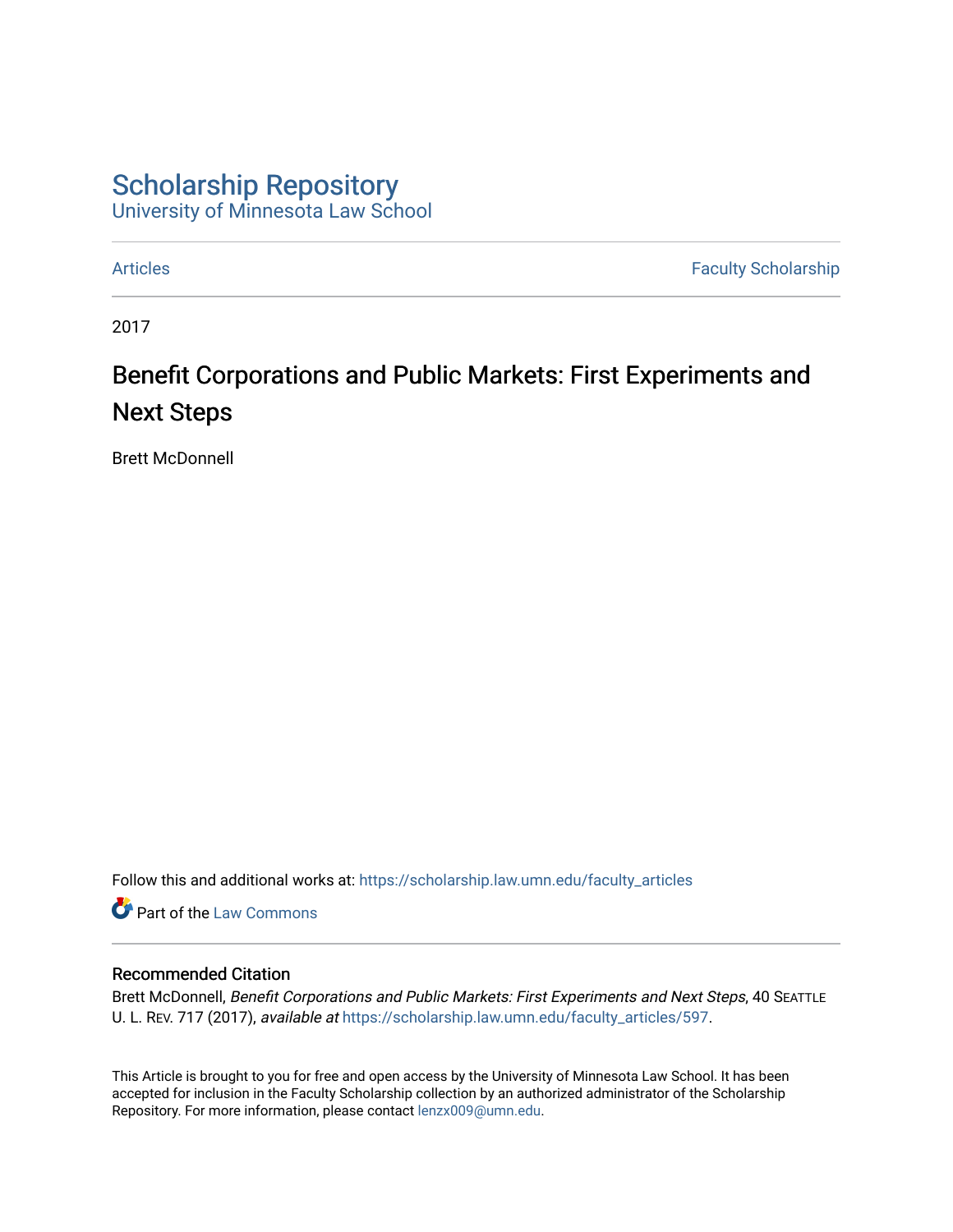# Benefit Corporations and Public Markets: First Experiments and Next Steps

### *Brett H. McDonnell*\*

# **CONTENTS**

#### **INTRODUCTION**

Entrepreneurs and investors, along with employees, customers, and others, have become increasingly interested in social enterprises. The owners of these businesses pursue a dual objective of creating social goods while also achieving profits.<sup>1</sup> Several new legal forms of business associations have evolved recently to attempt to address the challenges that social enterprises face, with benefit corporations so far being the leading new type.<sup>2</sup> Most benefit corporations, and more generally social enterprises to date, are new, small, and closely held businesses. They do not enjoy the benefits or face the challenges of having publicly traded shares and large numbers of shareholders.

<sup>\*</sup> Professor and Dorsey & Whitney Chair in Law, University of Minnesota Law School. I thank participants at the Berle VIII Symposium at the Seattle University School of Law for helpful comments.

<sup>1</sup>*. See generally* Robert A. Katz & Antony Page, *The Role of Social Enterprise*, 35 VT. L. REV. 59 (2010); Heerad Sabeti, *The For-Benefit Enterprise*, HARV. BUS. REV., Nov. 2011, at 98.

<sup>2</sup>*. See generally* Dana Brakman Reiser, *Theorizing Forms for Social Enterprise*, 62 EMORY L.J. 681 (2013); Joseph Yockey, *Does Social Enterprise Law Matter?*, 66 ALA. L. REV. 767 (2015).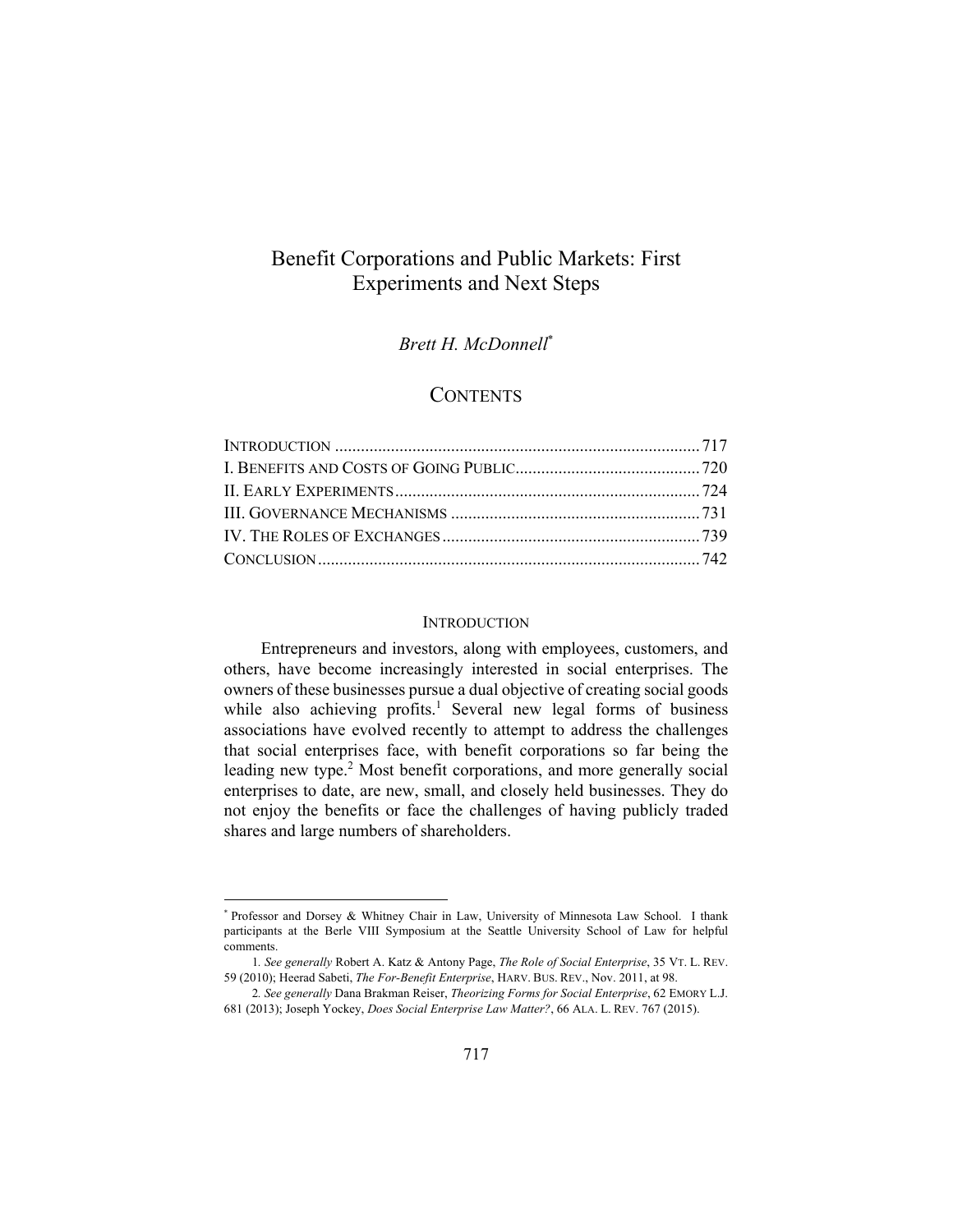But there are a few publicly traded social enterprises,<sup>3</sup> and if social enterprises are to succeed on a large scale, some day there will need to be many more. Publicly traded benefit corporations will face unique challenges that do not exist, in the same form, for either ordinary publicly traded corporations or for closely held benefit corporations. In particular, balancing accountability of the managers of the business with a firm, ongoing commitment to both corporate objectives—doing good and making money—may prove extremely difficult.<sup>4</sup> How might publicly traded benefit corporations address these challenges? What sorts of supporting institutions and practices might develop to help? Might stock markets play an important role?

This Article explores those questions. Part I begins by considering the leading benefits and costs for a benefit corporation that chooses to go public.<sup>5</sup> It starts there both to begin gaining an understanding of the challenges public companies will face and also to consider whether going public is likely to actually be an attractive option at all for some set of social enterprises. Some of the benefits and costs of going public are the same for benefit corporations as for ordinary corporations—access to new sources of capital and new accountability mechanisms are benefits, but legal compliance and pressures from shareholders to show quick results are costs. But, there are also special benefits and costs for benefit corporations, or the benefits and costs that other companies face may play out differently for social enterprises. On the benefit side, access to new sources of capital may be even more important for social enterprises, which may find it harder to attract investors given the commitment to doing good. Additionally, founders and early investors may use publicly traded stock as a way of achieving a profitable exit from their investment, though this benefit may be less important to investors in social enterprises whose desire for profit may be tempered by the desire to do good as well. Going public also shifts control from the founders and early investors to the board of directors, which could possibly allow for more commitment to the social mission of the business. But, the shift in control may pose a risk to the social mission. Public shareholders, especially shareholder activists, may create pressures to pursue profit at the expense of the social mission.

Part II considers early experiments in publicly traded social enterprises, or at least arrangements that come close to being such.<sup>6</sup> It

 <sup>3</sup>*. See* discussion of Etsy and Laureate Education, *infra* notes 58–70 and accompanying text.

<sup>4</sup>*. See generally* Brett H. McDonnell, *Committing to Doing Good and Doing Well: Fiduciary Duty in Benefit Corporations*, 20 FORDHAM J. CORP. & FIN. L. 19 (2014).

<sup>5</sup>*. See infra* notes 15–27 and accompanying text.

<sup>6</sup>*. See infra* notes 34–83 and accompanying text.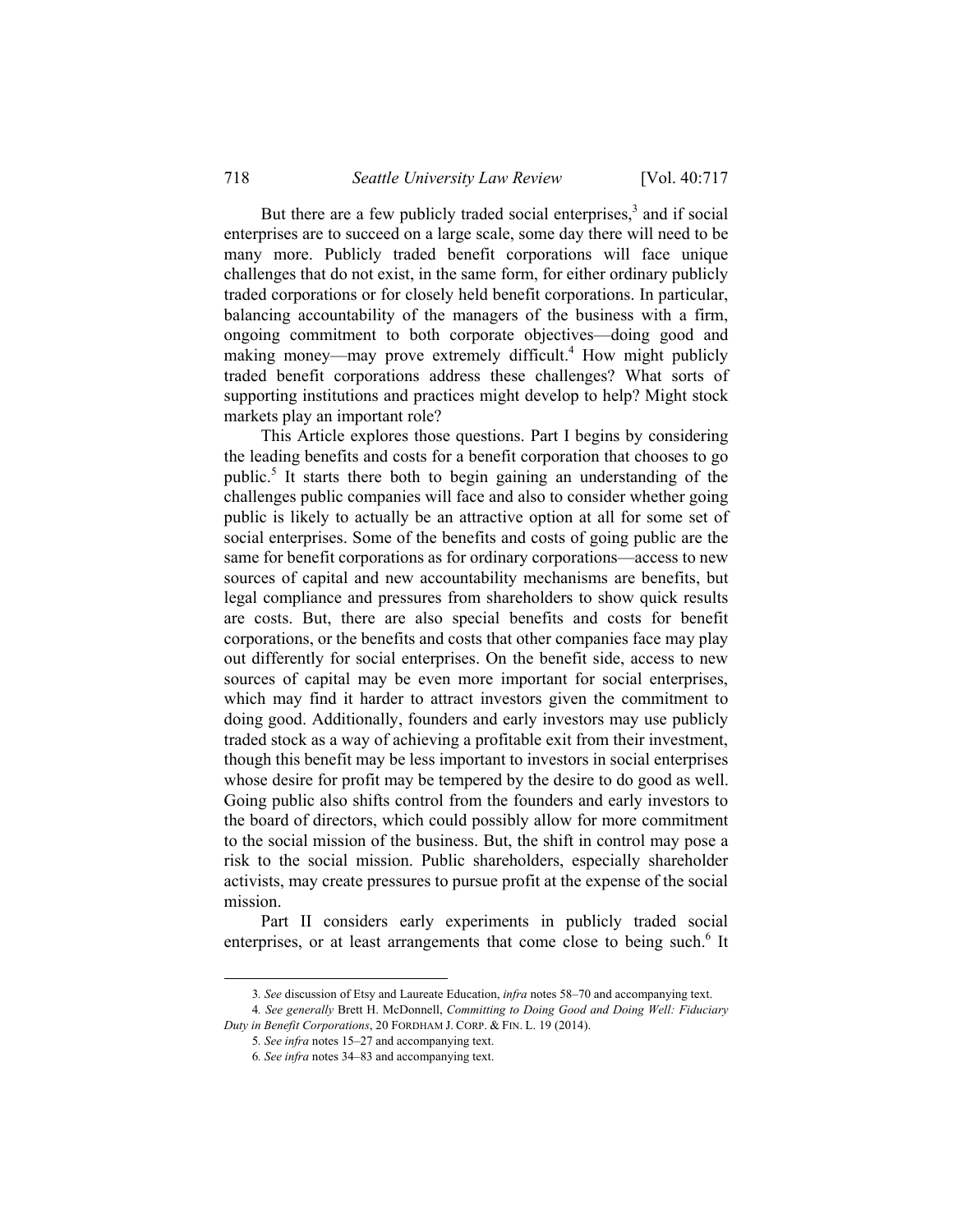surveys various public exchanges such as the Social Stock Exchange in the UK,<sup>7</sup> the Social Venture Connection in Canada,<sup>8</sup> and the Impact Exchange in Singapore and Mauritius.<sup>9</sup> It also surveys early experiments in crowdfunding of social enterprises, online sites for impact investing by accredited investors, and a few individual corporations, including Laureate Education, a Delaware public benefit corporation, which (as of the time of writing) has filed an S-1 registration statement<sup>10</sup> in preparation to go public, and Etsy, a B Lab-certified public corporation. Finally, Part II ponders various lessons to be learned from these early experiments.

Part III moves to consider various mechanisms by which benefit corporations, investors, stock markets, and other gatekeepers might be able to realize the benefits of going public while minimizing the costs.<sup>11</sup> Disclosure of actions taken to advance a firm's social mission can give incentives to behave well, to maintain a good reputation, and to provide information to investors that could affect their choice of which firms to invest in. The revised fiduciary duty of benefit corporations may also help ensure that they pursue their dual missions, with a greater chance of suits being brought in public companies with thousands of shareholders (potential plaintiffs) if the corporation fails to pursue their dual mission. Board representation rules and processes could give various stakeholder groups other than shareholders a say in decision making. Relatedly, various stakeholder groups could be given several possible kinds of voting rights. Dual-class share structures may help ensure that control remains with shareholders committed to the social mission. Time-phased or tenure voting may give more power to shareholders with long-term interests in the company. And, investor screening devices may help keep investors that are not committed to a company's mission from investing in that company. Finally, a variety of gatekeepers could help ensure accountability and fidelity to the corporate mission. Possible gatekeepers include certifiers like B Lab, auditors, insurers, lawyers, and exchanges themselves.

Finally, Part IV focuses on the specific role of stock exchanges and similar institutions as ways to help facilitate the various governance and shareholding mechanisms discussed in Part III.<sup>12</sup> Exchanges, through their

 <sup>7.</sup> SOCIAL STOCK EXCHANGE, http://socialstockexchange.com/ [https://perma.cc/YZ5M-RKJR]. 8. SOCIAL VENTURE CONNECTION, https://svx.ca/en [https://perma.cc/7VH9-Z3N3] [hereinafter SVX].

 <sup>9.</sup> IMPACT EXCHANGE, http://impactexchange.asiaiix.com/ [https://perma.cc/5V2F-3EDY].

 <sup>10.</sup> When a company "goes public" it must file a registration statement with the SEC, containing quite an extensive disclosure. The registration statement which companies going public typically use is Form S-1.

<sup>11</sup>*. See infra* notes 85–132 and accompanying text.

<sup>12</sup>*. See infra* notes 17–26 and accompanying text.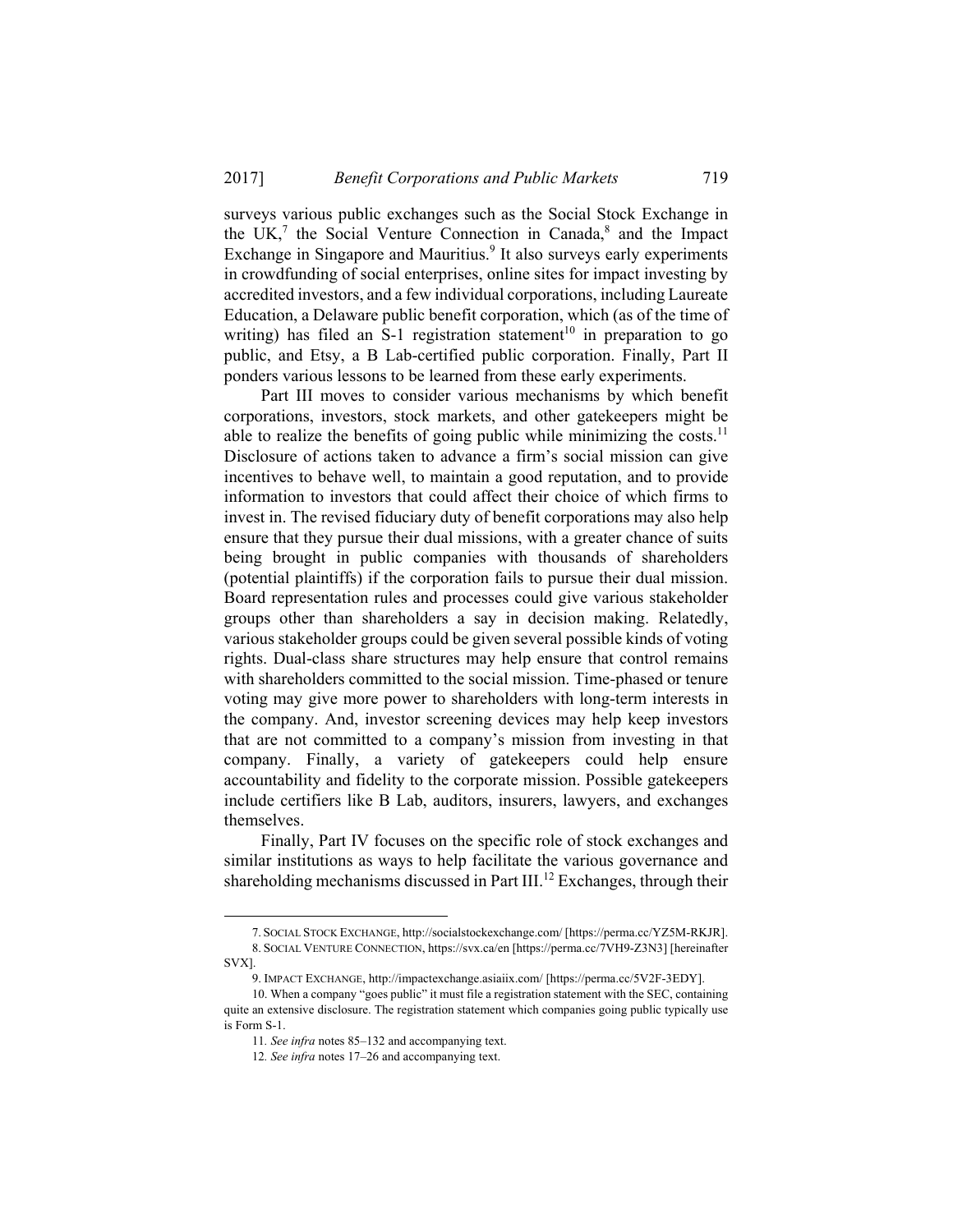listing requirements, could require or encourage the mechanisms discussed in Part III. If different exchanges create different requirements, they would allow experimentation as to what works and what doesn't, reducing the challenges that publicly traded benefit corporations will face. Exchange listing could also work as a branding device for companies. Exchanges could provide a focus for the involvement of various corporate gatekeepers, helping to coordinate expectations and best practices for how social enterprises should govern themselves to best pursue their dual missions.

#### I. BENEFITS AND COSTS OF GOING PUBLIC

Social enterprises, as I use the term here, are businesses that are committed to both generating economic returns for their investors while also pursuing one more social missions.<sup>13</sup> The benefit corporation is a new legal form created to respond to the perceived needs of social enterprises. Benefit corporations are business corporations, governed by the standard rules of corporation law except for a few characteristics: their corporate purpose includes pursuing a social mission; their fiduciary duties require directors and officers to consider the effect of decisions on stakeholders other than shareholders; and, they must regularly report on what they have done to pursue their social missions.<sup>14</sup> In this Article, I am mostly concerned with the practical and legal issues surrounding benefit corporations that become publicly traded, but much of the discussion of those issues applies to social enterprises more broadly.

We start by exploring the benefits and costs to a benefit corporation of having publicly traded shares. This makes sense as a starting point for (at least) two reasons. First, a core premise of this Article is that if benefit corporations (and social enterprises more generally) are to succeed and become a significant part of the economy, some of the most successful companies will want, and need, to go public. Exploring the benefits and costs of going public will help us understand why that may be so and hence why we need to examine measures to help public markets adapt to the needs of benefit corporations. But it is also worth keeping in mind that the premise may be false; that is, even if benefit corporations become a significant part of the economy, they may rarely—if ever—benefit from

 <sup>13</sup>*. See generally* sources cited *supra* note 1.

 <sup>14.</sup> For an overview of benefit corporations, see generally WILLIAM H.CLARK,JR. ET AL., WHITE PAPER: THE NEED AND RATIONALE FOR THE BENEFIT CORPORATION: WHY IT IS THE LEGAL FORM THAT BEST ADDRESSES THE NEEDS OF SOCIAL ENTREPRENEURS, INVESTORS, AND, ULTIMATELY, THE PUBLIC (Jan. 13, 2013), http://benefitcorp.net/sites/default/files/Benefit\_Corporation\_White\_ Paper.pdf [https://perma.cc/XV3P-WR3H]; CORP. LAWS COMM., ABA BUS. L. SECTION, BENEFIT CORPORATION WHITE PAPER, 68 BUS. LAW. 1083 (2013).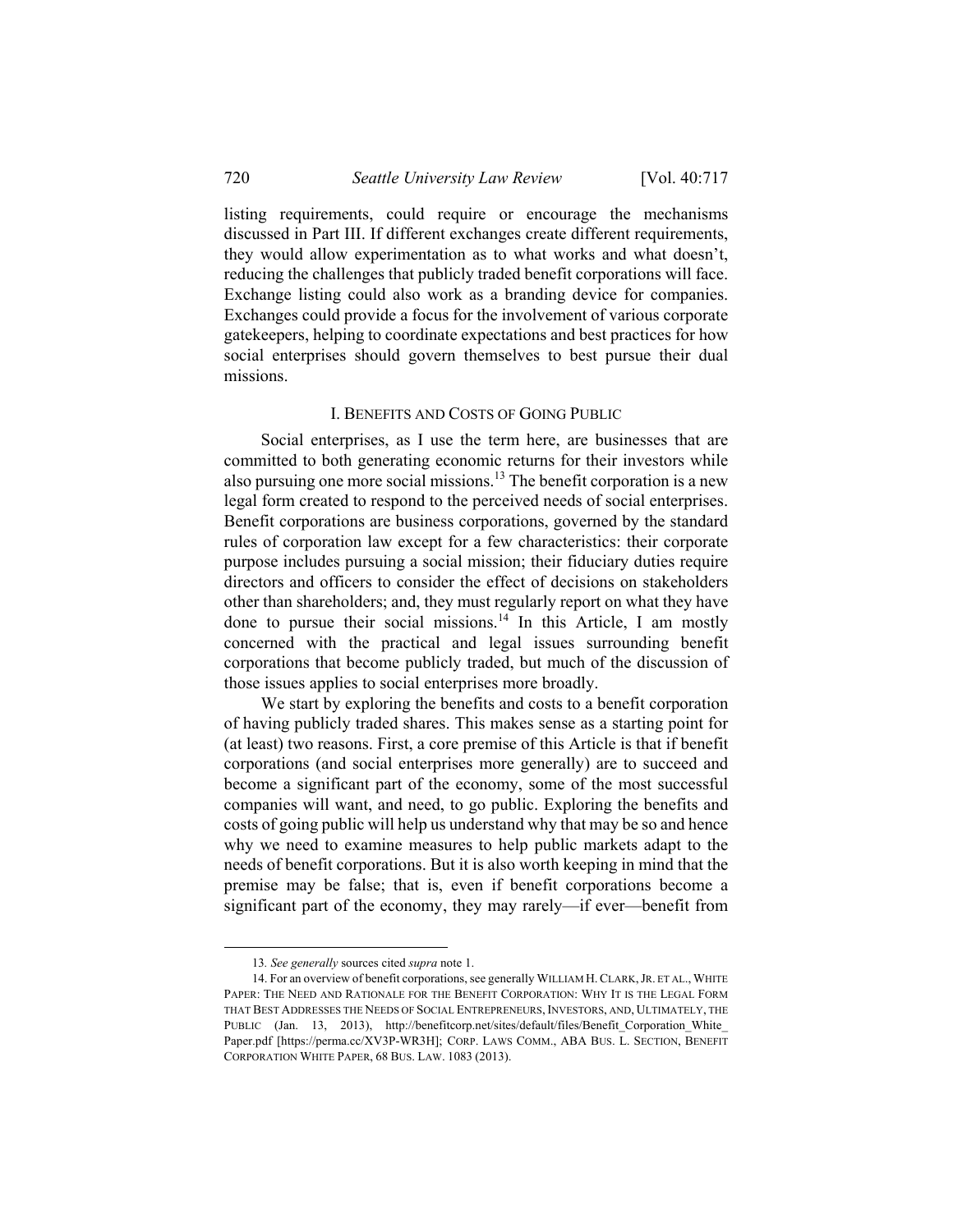going public. In that case, this Article can be taken as a cautionary tale of the problems involved for benefit corporations that go public.

A second reason for starting with an overview of the benefits and costs of going public focuses in particular on the costs. There are certainly challenges facing any social enterprise that chooses to go public. The remaining sections of this Article explore various means by which companies, investors, and markets can try to address and reduce the relevant costs. Therefore, one must then start with an overview of the most important costs.

Let us start with the benefits of going public. Public stock (and bond) markets can provide a significant source of capital for businesses. That point can be overstated—for years, U.S. stock markets have seen a net outflow of funds as dividends and share repurchases exceed the amount of new money invested through share issues.15 Still, a company listed on a stock exchange has an important way of raising money available to it that other companies lack. This benefit is obviously not unique for benefit corporations—it is a major reason why any company chooses to go public. However, raising money could conceivably be an even bigger consideration for social enterprises than more conventional companies, because social enterprises can find it particularly hard to raise capital due to their dual missions.16 Because they may choose to prioritize their social mission over profits if the two conflict, investors may fear that social enterprises will earn lower returns, lowering the return on their investments. Thus, social enterprises may need to explore a wider range of potential investors, and public markets could be one option that helps meet their needs. Of course, as I shall soon discuss,<sup>17</sup> one may suspect that investors in publicly traded companies are even more profit-centered than other investors, making them a poor fit for social enterprises. However, perhaps there are some contexts and some pools of potential investors that are more favorable. In Part II, I will discuss crowdfunding as one sort of public or quasi-public fundraising that may be particularly attractive to benefit corporations because already popular forms of nonequity crowdfunding are associated with public good-oriented giving.18

 <sup>15.</sup> Bob Bryan, *The Biggest Force Powering the Stock Market is Starting to Disappear, and It Could Be a Huge Problem*, BUS. INSIDER (Mar. 12, 2016), http://www.businessinsider.com/buybacksdisappearing-could-mean-recession-2016-3 [https://perma.cc/9CFH-YLYU].

<sup>16</sup>*. See generally* Susan N. Gary, *Is It Prudent to Be Responsible? The Legal Rules for Charities That Engage in Socially Responsible Investing and Mission Investing*, 6 NW. J.L. & SOC. POL'Y 106 (2011); Paul Brest & Kelly Born, *When Can Impact Investment Create Real Impact?*, STAN. SOC. INNOVATION REV. (2013); Antony Bugg-Levine et al., *A New Approach to Funding Social Enterprise*s, HARV. BUS. REV., Jan.–Feb. 2012, at 118.

<sup>17</sup>*. See infra* notes 30–33 and accompanying text.

<sup>18</sup>*. See infra* notes 77–83 and accompanying text.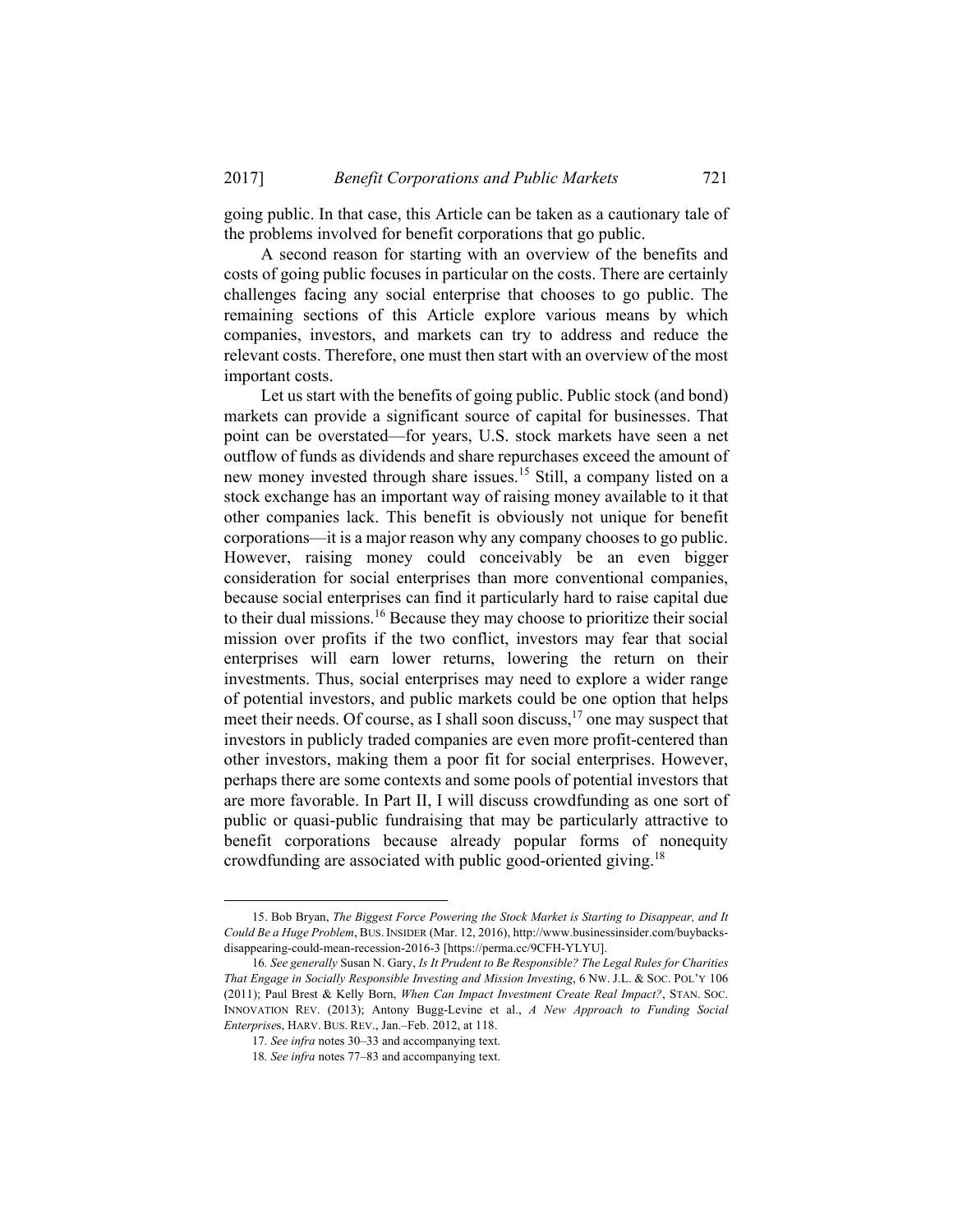Another benefit of going public is that it provides a potentially lucrative way for company founders and early investors to exit with big gains on their investments. This is another benefit that is shared with other types of corporations.19 However, it would seem to be a weaker benefit for benefit corporations than for traditional profit-oriented companies. After all, the founders and investors of benefit corporations will presumably care somewhat less about profit and somewhat more about doing good than the founders and investors of other businesses and so the prospect of a big payout after going public will be less important to them. But less important does not mean totally unimportant; founders and investors of benefit corporations do seek profit (or else they could form as nonprofits and gain tax advantages), so the big payout on going public will matter at least somewhat in some cases.

A final potential benefit of going public is that it typically shifts effective control from the main shareholders (usually the founders and early investors) to the directors and officers of the corporation.<sup>20</sup> There are problems associated with this—the separation of ownership and control and its result agency costs are, after all, the leading concern of American corporate law and governance.<sup>21</sup> But especially in the context of benefit corporations, there is an important potential benefit. When push comes to shove, shareholders—even shareholders who have chosen to invest in a benefit corporation—may push to prioritize profits over social mission. In a closely held corporation, the board will generally be tied to and controlled by a controlling shareholder or group of shareholders.<sup>22</sup> In a public corporation with enough of a dispersed ownership structure, the directors and officers will be less directly subject to effective shareholder control.23 That may allow them to pursue their own interests, but it also allows them to pursue the interests of other stakeholders and specified public goods. Such is the model of the board as mediating hierarch in the theory of Blair and Stout<sup>24</sup> and, if it ever applies, it applies better in public than in closely held corporations.

 <sup>19.</sup> Bernard S. Black & Ronald J. Gilson, *Venture Capital and the Structure of Capital Markets*: *Banks Versus Stock Markets*, 47 J. FIN. ECON. 243, 257–64 (1998).

 <sup>20.</sup> A common, though not universal, feature of U.S. public corporations is that they have no shareholder who owns a high enough percentage of shares to effectively control the business. *See* Rafael La Porta et al., *Corporate Ownership Around the World*, 54 J. FIN. 471, 471 (1999).

 <sup>21.</sup> A point first brought to sustained attention in ADOLF A. BERLE & GARDINER C. MEANS, THE MODERN CORPORATION AND PRIVATE PROPERTY (1932).

<sup>22.</sup> *See* Cynthia S. Grandfield, *The Reasonable Expectations of Minority Shareholders in Closely Held Corporations: The Morality of Small Businesses*, 14 DEPAUL BUS. L.J. 381, 382–83 (2002).

<sup>23.</sup> *See generally* BERLE & MEANS, *supra* note 21.

<sup>24.</sup> *See generally* Margaret M. Blair & Lynn A. Stout, *A Team Production Theory of Corporate Law*, 85 VA. L. REV. 247 (1999).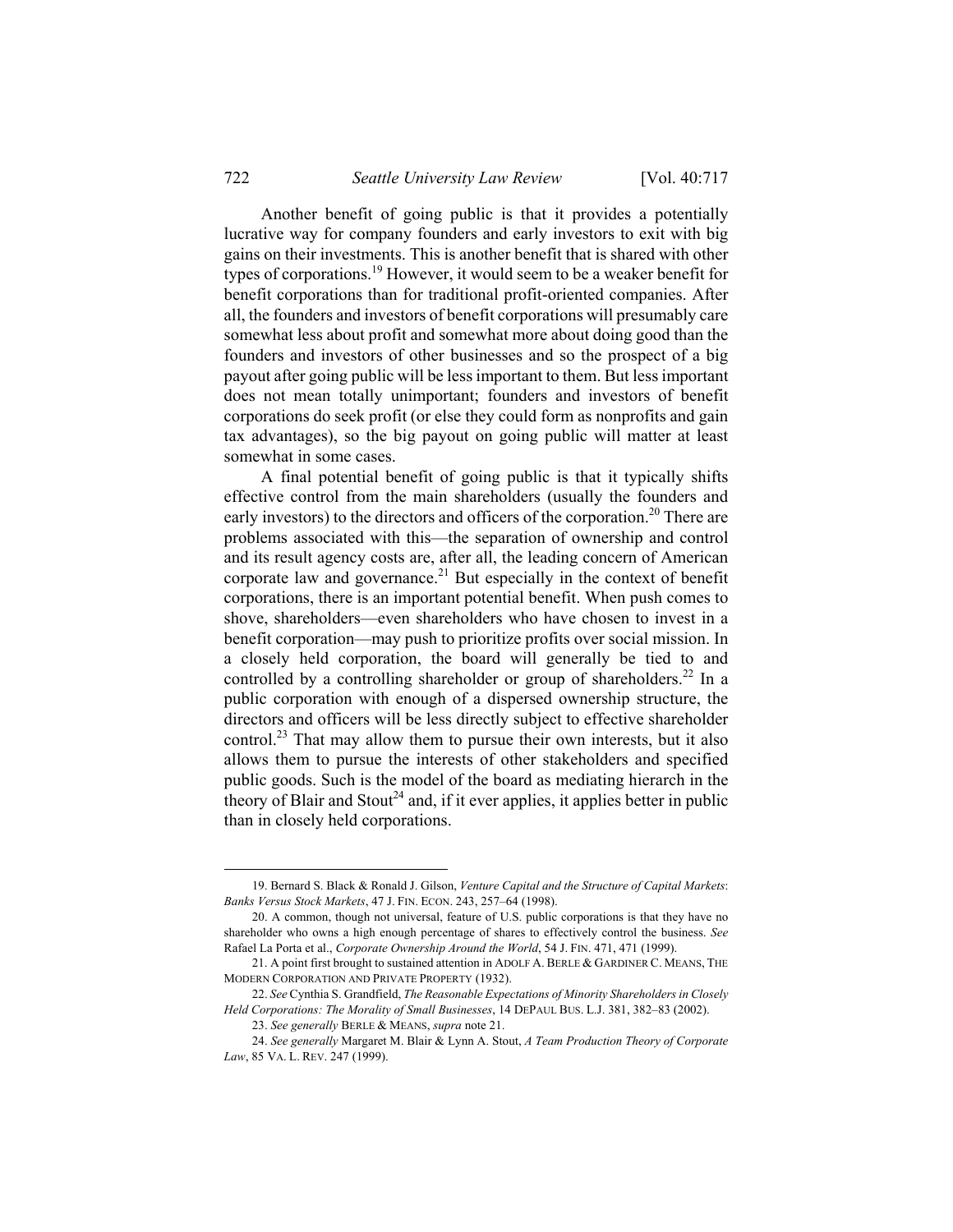Of course, there are problems with this change in governance structure, which leads us to the costs of going public. One cost for all types of public companies is various compliance costs that come with being public. These have increased in recent years with various provisions of the Sarbanes-Oxley<sup>25</sup> and Dodd-Frank<sup>26</sup> Acts. Some blame the decline in companies going public on these increased costs, $^{27}$  although that claim is disputed.28 This cost is not unique to benefit corporations, though insofar as one contemplates additional rules for benefit corporations (e.g., additional disclosure rules) the costs could be higher for them.

More fundamentally, the change in ownership and governance structure has perils as well as promise. One of these is traditional for any type of public corporation: the separation of ownership and control may make it easier for managers to make decisions that benefit themselves at the expense of shareholders and other stakeholders.<sup>29</sup>

Another problem with the change in ownership structure is that the business loses control over who its shareholders are. This loss of control opens up companies to the possibility of a hostile takeover and, more relevantly, opens them up to the rising number of activist shareholders.<sup>30</sup> Even for ordinary corporations, shareholder activism has led to concern that managers are becoming more short-term in their focus as a way of heading off unwanted shareholder activism.<sup>31</sup> There is much debate over whether this is true, and even if it is, whether that is a bad thing. I have argued elsewhere that the evidence is quite murky, but it does seem plausible that there is at least a somewhat significant problem.<sup>32</sup>

 <sup>25.</sup> Sarbanes-Oxley Act of 2002, Pub. L. 107-204, 116 Stat. 745.

 <sup>26.</sup> Dodd-Frank Wall Street Reform and Consumer Protection Act of 2010, Pub. L. 111-203, 124 Stat. 1376.

 <sup>27.</sup> COMM. ON CAPITAL MKTS. REG., INTERIM REPORT x–xi (2006), http://capmktsreg.org/wpcontent/uploads/2014/08/Committees-November-2006-Interim-Report.pdf [https://perma.cc/657X-KKE4]; COMM'N ON THE REG. OF U.S. CAPITAL MKTS. IN THE 21ST CENTURY, REPORT AND RECOMMENDATIONS 6 (2007), http://www.centerforcapitalmarkets.com/wp-content/uploads/2014/ 06/Commission-on-the-regulation-of-us-cap-markets-report-and-recommendations.pdf [https://perma.cc/Z6SN-DALV].

<sup>28.</sup> *See generally* Robert Prentice, *Sarbanes-Oxley: The Evidence Regarding the Impact of SOX 404*, 29 CARDOZO L. REV. 703 (2007).

<sup>29.</sup> *See generally* Michael C. Jensen & William H. Meckling, *Theory of the Firm: Managerial Behavior, Agency Costs and Ownership Structure*, 3 J. FIN. ECON. 305 (1976); BERLE & MEANS, *supra* note 21.

 <sup>30.</sup> Activist shareholders buy significant shares in a corporation and then pressure the management of that corporation to make organizational or operational changes that they believe will increase the share price. *See generally* John C. Coffee, Jr. & Darius Palia, *The Wolf at the Door: The Impact of Hedge Fund Activism on Corporate Governance*, 41 J. CORP. L. 545 (2016).

<sup>31.</sup> *See generally* Claire A. Hill & Brett H. McDonnell, *Short- and Long-Term Investors (and Other Stakeholders Too): Must (and Do) Their Interests Conflict?*, *in* RESEARCH HANDBOOK ON MERGERS AND ACQUISITIONS 396 (Claire A. Hill & Steven Davidoff Solomon eds., 2016).

<sup>32.</sup> *Id.*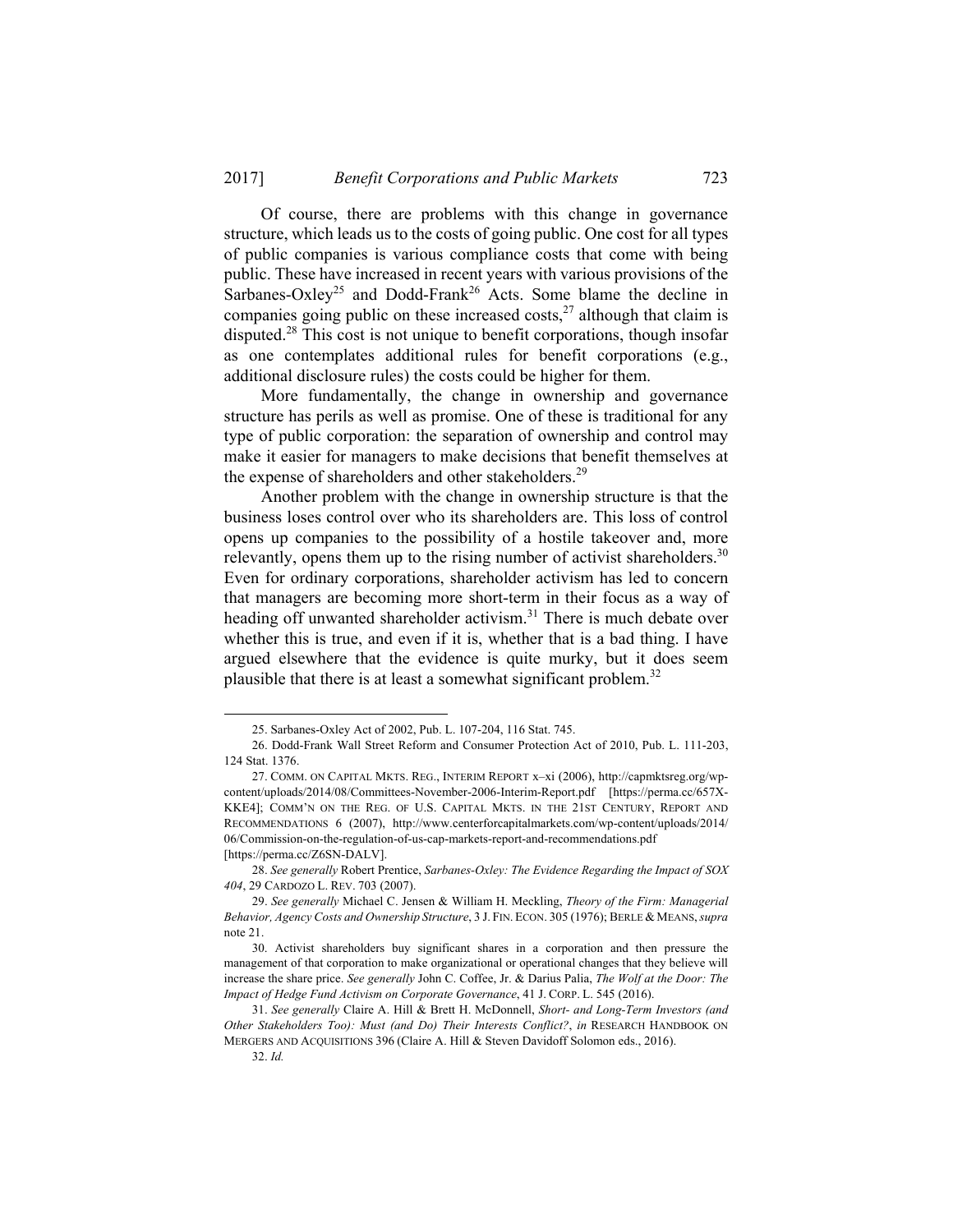This short-termism problem is worse for benefit corporations. The shareholder activists seek profits, not doing good. Moreover, insofar as doing good has reputational benefits that increase profits in the long run, pressure to increase profits in the short term may make companies less sensitive to those benefits. $33$  Thus, the pressure of effective shareholder activism raises a major concern that benefit corporations that go public will face mission drift and, over time, come to prioritize profits over social benefits, thereby challenging their core defining feature and purpose.

Do the benefits of going public outweigh the costs for benefit corporations? That is hard to answer in the abstract, and it may well differ for different companies. Indeed, for most benefit corporations the costs will continue to outweigh the benefits as is the case for most businesses of all sorts. The more precise question is whether a significant number of successful benefit corporations will find the benefits of going public outweigh the costs.

One should not quickly jump to conclude that the answer is yes. The costs are real and the benefits are uncertain, and maybe benefit corporations should and will remain limited to closely held entities. But the answer may depend in part upon what can be done to control the costs identified above. The rest of this Article is devoted to exploring mechanisms that may control the costs. For those skeptical about whether public benefit corporations will ever make sense, consider this an exploration of the difficulty of reducing the costs of going public. For those more optimistic about the prospects of public benefit corporations, the following parts will explore possible practices that could develop to help support those corporations.

As one considers the leading unique benefits and costs of going public for benefit corporations, one sees that they must strike a difficult balance between maintaining the accountability of officers and directors (and thus avoiding self-dealing); reducing pressures to follow the dictates of profit-focused activist shareholders (and thus avoiding mission drift); while overall leaving managers the discretion to make difficult choices while still credibly committing to achieve both profits and social good.

### II. EARLY EXPERIMENTS

Rather than speculate in a vacuum about how benefit corporations should handle the challenges of becoming publicly traded, let us start by looking at early experiments that may shed light on what might work. As of this writing, there is no company organized legally as a benefit corporation that has shares listed on a public stock exchange, much less

33. *Id.*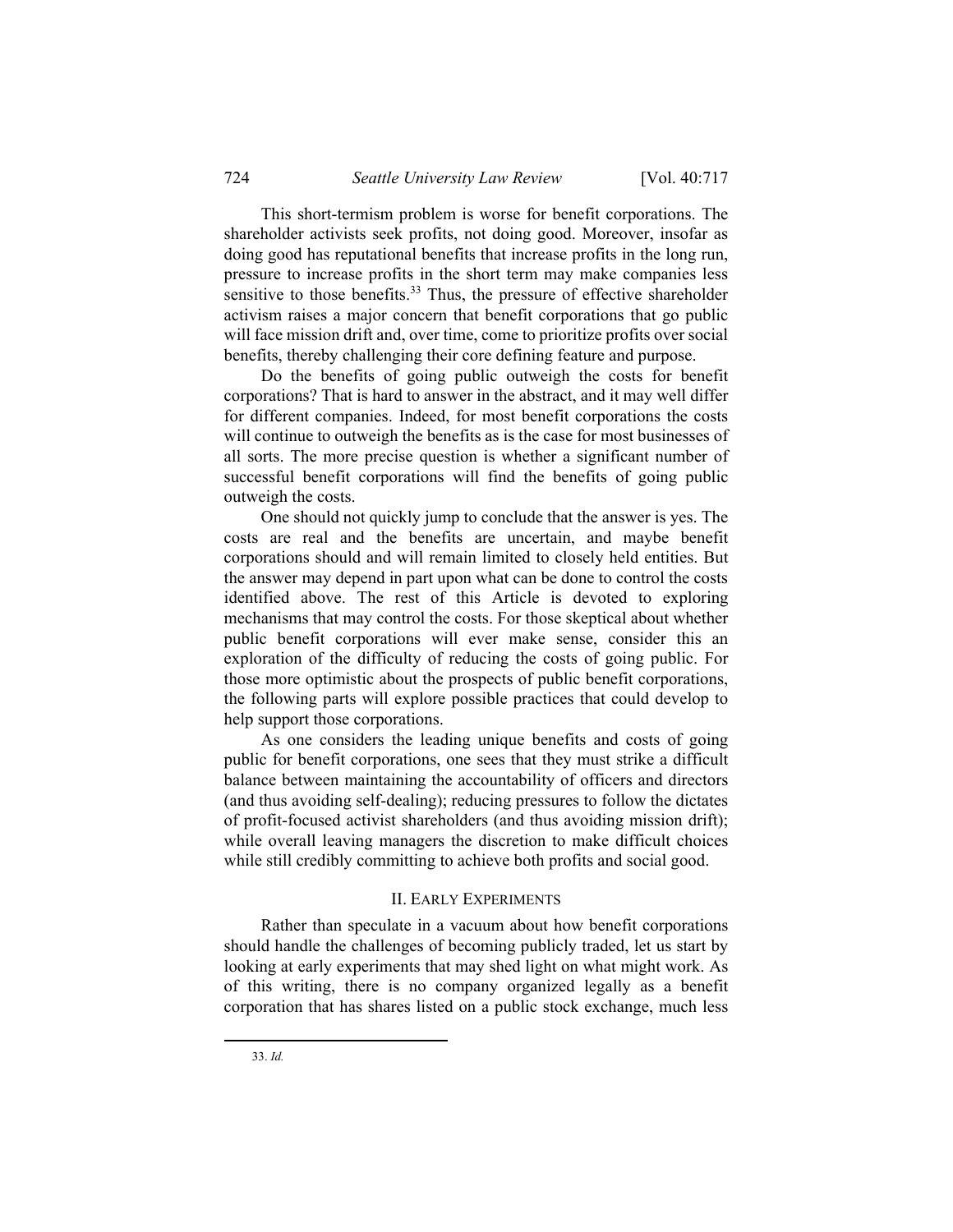any stock exchange that particularly focuses on listing benefit corporations. However, there are various exchanges and online portals that are in the neighborhood of being such exchanges as well as individual companies that are close to being publicly traded benefit corporations. To consider the experiences of some of these institutions is a useful first step.

Sarah Dadush's *Regulating Social Finance* <sup>34</sup> is a valuable article that reviews three early experiments in public exchanges for social enterprises that were all formed in 2013. One of those public exchange experiments is the Social Stock Exchange (SSX) based in the United Kingdom.<sup>35</sup> At the time of Dadush's article, the SSX was simply an online information portal for social enterprises that were already listed on a traditional exchange.<sup>36</sup> The idea of the portal is to inform interested investors about these companies so that they can then buy their shares if they are suitably impressed. The SSX has now partnered with the ICAP Securities and Derivatives Exchange (ISDX) to create a market-trading segment on ISDX for SSX member companies.<sup>37</sup>

To join the SSX (and thereby gain access to investors in the ISDX), companies must be approved by an Admissions Panel and prepare an Impact Report. The Impact Report both provides the core information on which an admissions decision is based, and provides disclosure to investors and the general public about what social goals a company is pursuing, and what it does to pursue those goals. The Impact Report is prepared with the assistance of an independent analyst and must be updated annually.<sup>38</sup> As Dadush emphasizes, the guidance as to what Impact Reports must contain is broad, and hence Reports vary considerably.39 Listed companies are not required to report any specific quantitative metrics. There is also little to nothing in the way of governance standards that companies must follow.40 Also, as Dadush rather critically emphasizes, SSX does nothing to explicitly screen investors in SSX-listed companies (indeed, investors purchase on a different platform, ISDX or some other traditional exchange, not through SSX itself).<sup>41</sup>

 <sup>34.</sup> Sarah Dadush, *Regulating Social Finance: Can Social Stock Exchanges Meet the Challenge?*, 37 U. PA. J. INT'L L. 139 (2015).

 <sup>35.</sup> SOCIAL STOCK EXCHANGE, http://socialstockexchange.com/ [https://perma.cc/YZ5M-RKJR].

 <sup>36.</sup> Dadush, *supra* note 34, at 193.

 <sup>37.</sup> *Our Markets*, ISDX, http://www.isdx.com/about-us/our-markets/ [https://perma.cc/N5MH-TXTU].

 <sup>38.</sup> Dadush, *supra* note 34, at 195–97.

<sup>39</sup>*. Id.* at 194–97.

<sup>40</sup>*. Id.*

<sup>41</sup>*. Id.* at 198.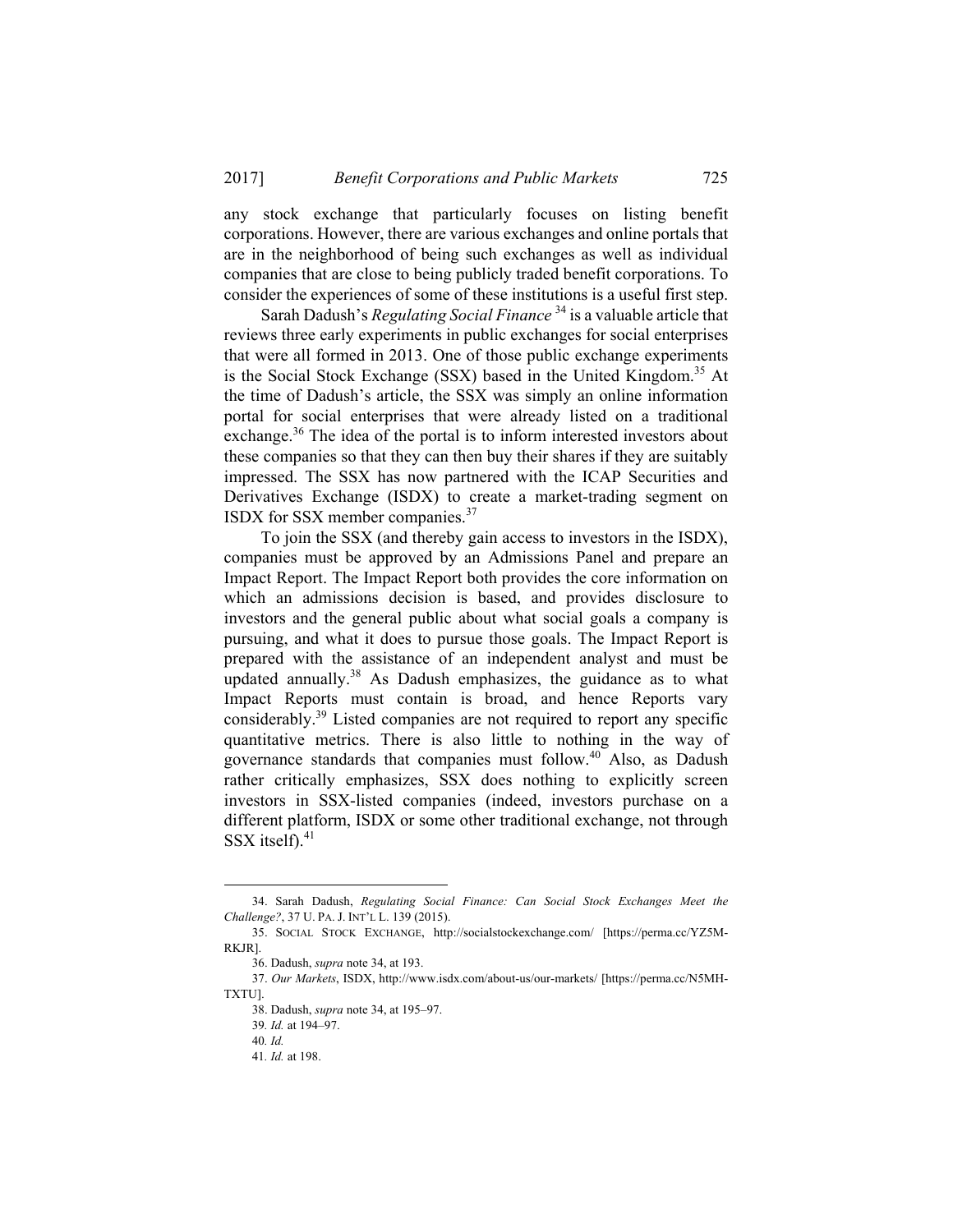The second institution Dadush examines is the Social Venture Connection (SVX) in Canada.<sup>42</sup> SVX is a platform for accredited investors to find and connect with social enterprises that list share offerings on it. Thus, SVX is not a full-fledged exchange because buyers are limited to accredited investors and because it is a platform for initial offerings by companies to investors, not for reselling shares on a secondary market. In order to be listed on SVX, issuers must either self-report a score of at least 100 on the Global Impact Investing Rating System (GIIRS) or get B Lab certified (which requires a GIIRS rating of at least 80, audited by B Lab).<sup>43</sup> Once listed, these scores must be regularly updated.<sup>44</sup> Therefore, in contrast with the broad qualitative standards of the SSX Impact Reports, SVX relies on the detailed quantitative metrics embodied in the GIIRS ratings.

SVX also makes an effort to screen its investors. The Investors Agreement contains the following warning:

Investing in issuers whose offerings are posted on the SVX online platform has significant risk. The main objective of these issuers is not to maximize returns to the investors and you should invest in issuers whose offerings are posted on the SVX online platform only if you are prepared not to receive any return on your investment and to lose your investment in its entirety.<sup>45</sup>

The Investors Manual states that its investors are "[i]mpact-first investors with a focus on achieving positive social and/or environmental outcomes with patient capital investments."46 SVX retains the right to terminate investor access to the platform. Dadush approvingly notes these efforts to screen out impatient investors who are not focused on social impact—SVX is the only one of the three exchanges she examines that does so. $47$ 

Dadush's third subject is the Impact Exchange (IX), a joint project of the Stock Exchange of Mauritius and the Impact Investment Exchange Asia, based in Singapore.<sup>48</sup> IX aims to be a full-fledged public exchange for social enterprises, with secondary trading occurring on its platform and

 <sup>42.</sup> SVX, *supra* note 8.

<sup>43</sup>*.* SVX, SVX ISSUER MANUAL, 15, http://s3.amazonaws.com/svx.staging/comfy/cms/files/ files/000/000/173/SVX\_Issuer\_Manual-original.pdf [https://perma.cc/B5QE-EZB4].

<sup>44</sup>*. Id.*

<sup>45.</sup> SVX, SVX INVESTOR MANUAL 19, http://s3.amazonaws.com/svx.staging/comfy/cms/ files/files/000/000/178/SVX\_Investor\_Manual-original.pdf [https://perma.cc/BDH9-KZ9Z].

<sup>46</sup>*. Id.* at 13.

 <sup>47.</sup> Dadush, *supra* note 34, at 205–06.

 <sup>48.</sup> IMPACT EXCHANGE, http://impactexchange.asiaiix.com/ [https://perma.cc/5V2F-3EDY].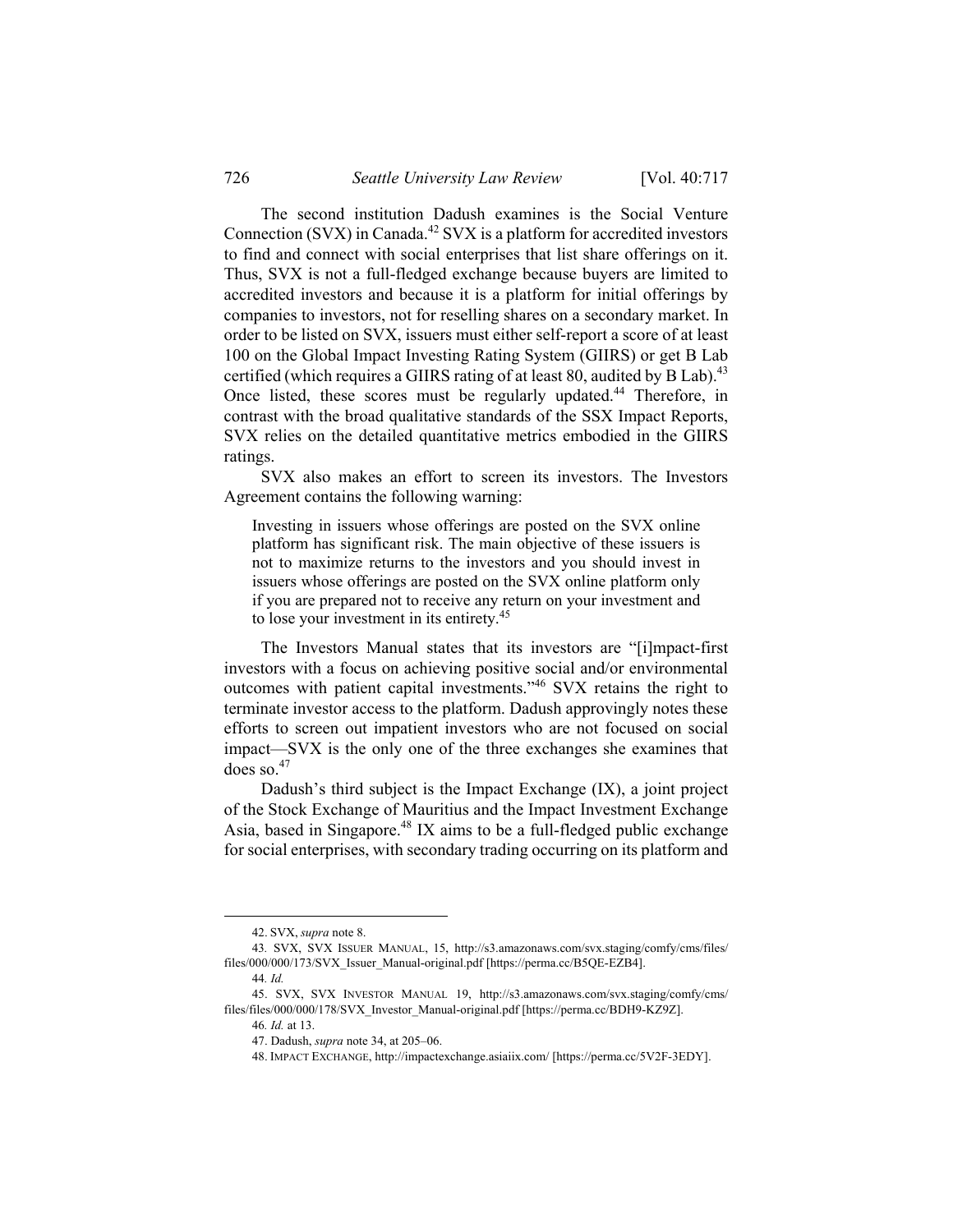not limited to accredited investors. So far, no companies are listed, only a few impact bonds.<sup>49</sup>

For a company to be listed on IX, it must meet a variety of requirements. It must specifically state that a positive social or environmental impact is "its primary reason for existence."<sup>50</sup> It must commit to "ongoing monitoring and evaluation of impact performance using clearly defined impact indicators for performance assessment and reporting."51 It must prepare annual reports on its social impact "in accordance with Impact Exchange reporting principles<sup>"52</sup> (These principles are not clearly spelled out, at least not in publicly available documents.). And, it must have been certified by an independent social or environmental ratings body.<sup>53</sup> To help ensure applicant companies adequately comply with these standards, applicants are assigned an Authorized Impact Representative to help them complete the process.<sup>54</sup> There appear to be no restrictions on who can invest and less attempt to weed out unwelcome investors than at the SVX.

Beyond these three examples analyzed by Dadush, a variety of other institutions exist, at least within the neighborhood of being public exchanges for social enterprises. Many of these institutions are online investing platforms for accredited investors focused on impact investments (indeed, SVX is an example). Another example is Mission Markets (MMX).<sup>55</sup> Investments offered on MMX include "funds, project finance, structured debt products and later stage private and public companies in addition to earlier stage offerings that we may, from time-to-time, also list."56 Investors are mostly limited to accredited investors—there does not appear to be an explicit attempt to weed out nonimpact investors. All listed entities must include their performance under an approved third-party sustainability metric, such as GIIRS. They also require an Impact Reporting and Investment Standards (IRIS) indicated result metric.<sup>57</sup>

The experience of some individual companies, rather than exchanges or portals, also may yield some insight. As of now, there is not a single

 <sup>49.</sup> These are pooled investments of bonds issued to various enterprises.

<sup>50.</sup> IMPACT EXCH., IMPACT EXCHANGE BOARD LISTING GUIDE 10, http://impactexchange.asiaiix.com/wpcontent/uploads/2014/03/Impact\_Exchange\_Listing\_Guide\_Fe b2014\_FINAL.pdf [https://perma.cc/N7UX-Q2NF].

<sup>51.</sup> *Id.* 

<sup>52.</sup> *Id.* 

<sup>53</sup>*. Id.* 

<sup>54</sup>*. Id.* at 14–15.

 <sup>55.</sup> MISSION MARKETS, http://www.missionmarkets.com/ [https://perma.cc/B4UY-B3SV].

<sup>56</sup>*. Frequently Asked Questions*, MISSION MARKETS, http://www.missionmarkets.com/ #!faq/c1r2k [https://perma.cc/H7TX-4M9D].

<sup>57</sup>*. Id.*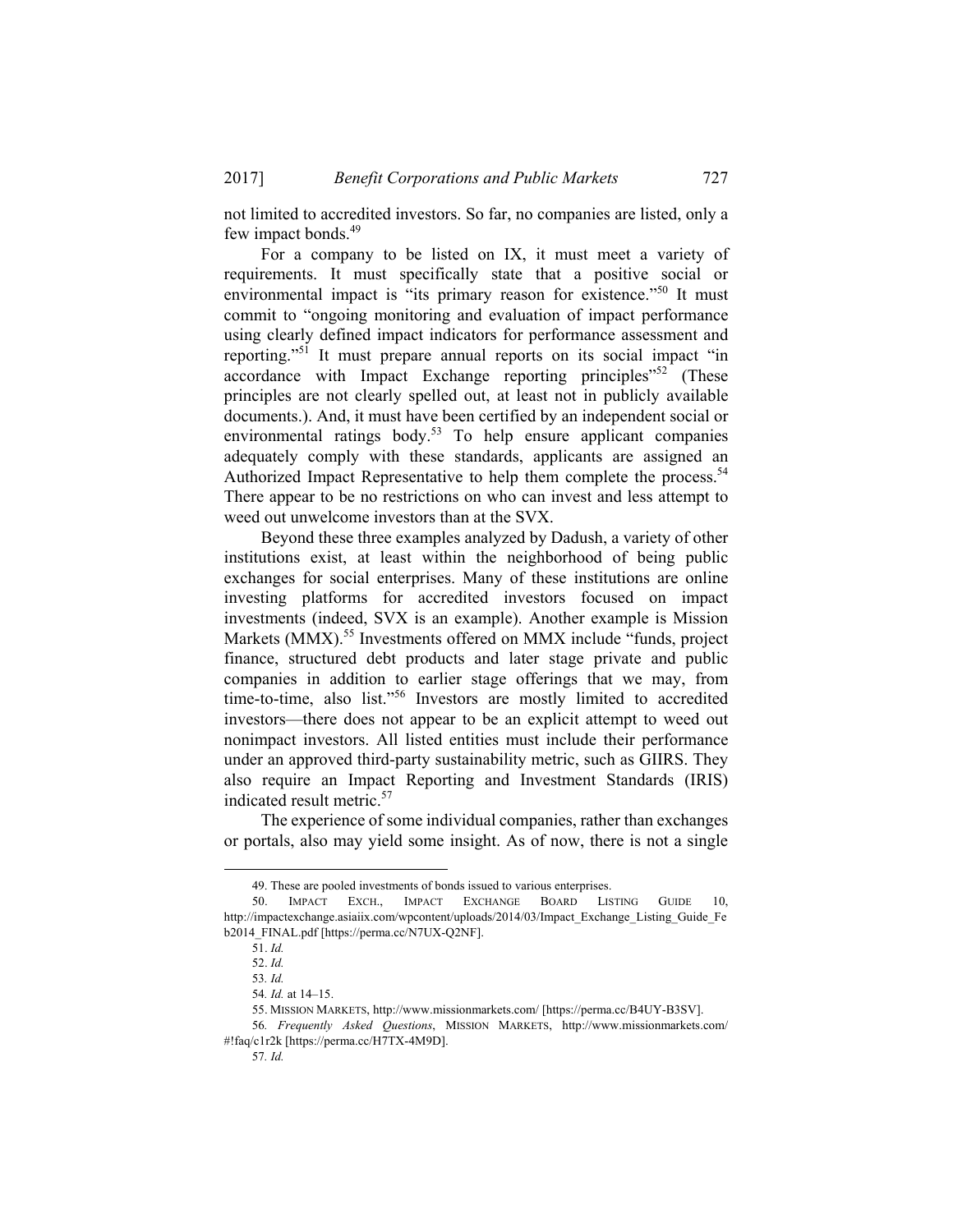company legally organized as a benefit corporation that is publicly traded. However, there are some close calls. Laureate Education is a Delaware public benefit corporation that has filed an S-1 registration statement in preparation for going public; although, it has not yet completed its Initial Public Offering (IPO).<sup>58</sup> Laureate is a leading for-profit provider of higher education with its business mostly concentrated in Latin America.<sup>59</sup> For-profit higher education is a controversial field with concerns that such providers make profits at the expense of quality, often relying on government-subsidized student loans.60 Benefit corporation status may be a way for Laureate to try to commit to maintaining a focus on its public educational mission despite its for-profit status. As such, the difficulty of maintaining such a dual commitment is a major question mark surrounding Laureate, and the effectiveness of its mechanisms for avoiding mission drift is a significant question for the company.

Laureate uses dual-class stock to allow founders and early investors to maintain control over the business while bringing in more equity investors.<sup>61</sup> We will discuss dual-class stock more below.<sup>62</sup> Suffice to say, it is controversial, and many academic commentators have complained that dual-class stock splits control from a financial stake in a company's success.<sup>63</sup> Still, it could be an effective way to prevent mission drift driven by shareholder activism in social enterprises. Laureate also has a high debt level.<sup>64</sup> This could create a potential incentive to take on too much risk, but for a social enterprise, it may also be a way to gain additional financing without issuing shares that could relinquish control to shareholders who lack adequate commitment to the mission. Laureate states that it plans to become a B Lab certified corporation,  $65$  adding B Lab as an outside certifier of Laureate's commitment to pursuing the public good.

Another notable company is Etsy. Etsy is a B Lab certified company that went public in 2015.<sup>66</sup> It is not a benefit corporation, but under B Lab's current rules, it will eventually need to become one if it wishes to remain

 <sup>58.</sup> Laureate Education, Inc., Registration Statement Under the Securities Act of 1933 (Form S-1) (Oct. 2, 2015), https://www.sec.gov/Archives/edgar/data/912766/000104746915007679/ a2209311zs-1.htm [https://perma.cc/9N8K-M46N] [hereinafter Laureate S-1].

<sup>59</sup>*. Id.* at 1–3.

<sup>60</sup>*. See generally* Amanda Harmon Cooley & Aaron Cooley, *From Diploma Mills to For-Profit Colleges and Universities: Business Opportunities, Regulatory Challenges, and Consumer Responsibility in Higher Education*, 18 S. CAL. INTERDISC. L.J. 505 (2009).

 <sup>61.</sup> Laureate S-1, *supra* note 58, at 68–69.

<sup>62</sup>*. See infra* notes 113–116 and accompanying text.

<sup>63</sup>*. See, e.g.*, Paul Gompers et al., *Incentives vs. Control: an Analysis of U.S. Dual-Class Companies* (Nat'l Bureau of Econ. Research, Working Paper No. 10240, 2004), http://www.nber.org/papers/w10240.pdf [https://perma.cc/3G63-64K4].

 <sup>64.</sup> Laureate S-1, *supra* note 58, at 61–62.

<sup>65</sup>*. Id.* at 64.

 <sup>66.</sup> *Mission & Values*, ETSY, https://www.etsy.com/mission [https://perma.cc/GX3N-PGPJ].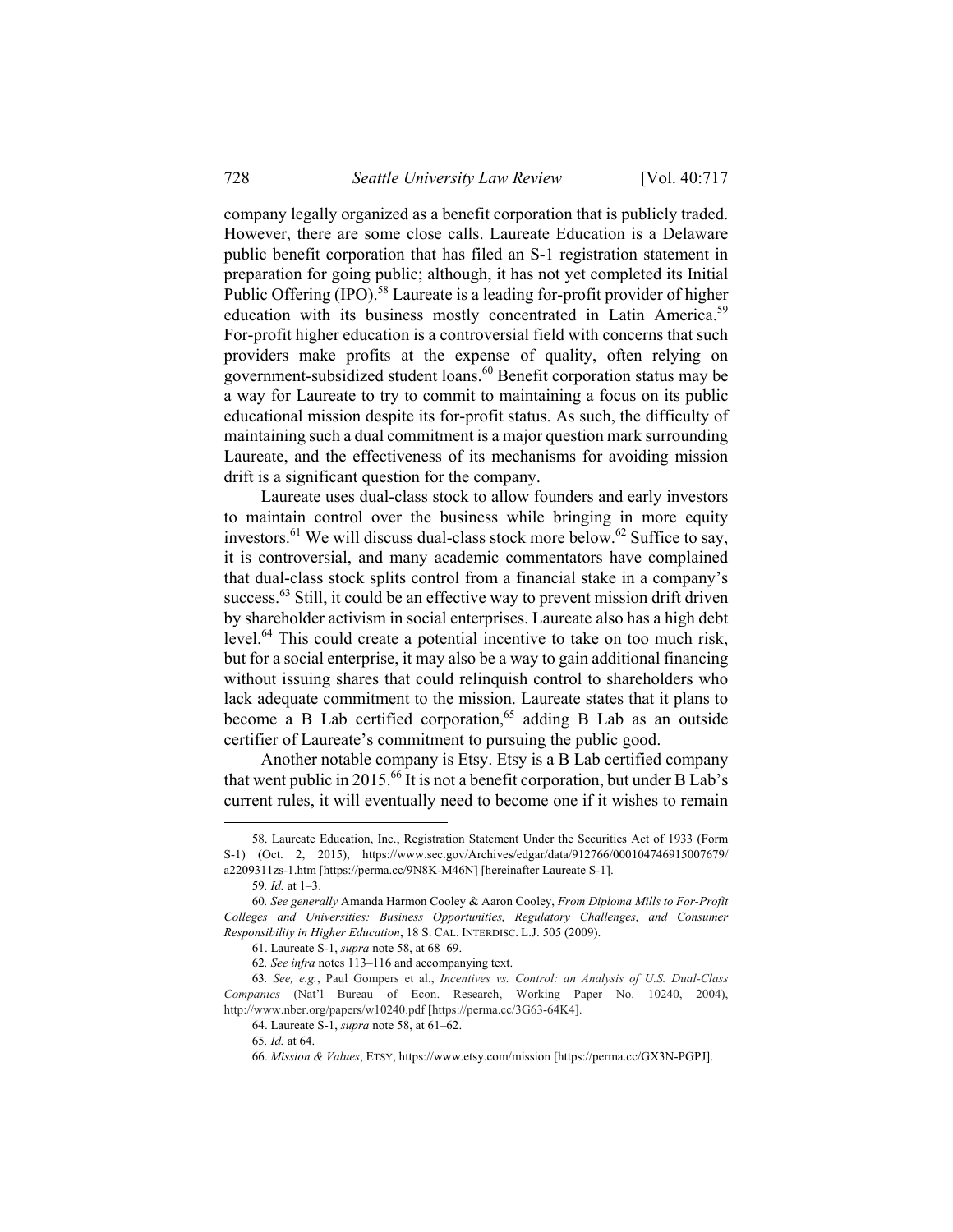certified. Etsy is an eBay-like online craft market. Its brand revolves around a focus on independent artisanship, explaining its desire to identify as a social enterprise.67 Since going public, its performance raises some questions about both sides of the dual mission. On the for-profit side of the ledger, Etsy's stock price since going public has dropped precipitously, $68$  even more than the large drop that is typical for newly public companies.69 On the social mission side of the ledger, Etsy has generated significant controversy when it transferred much of its intellectual property to an Irish subsidiary because of Ireland's status as a tax haven.<sup>70</sup> The use of Ireland and other jurisdictions to avoid U.S. taxes has been a major political controversy for some time, and Etsy's action has raised awkward questions about whether a commitment to doing good is consistent with aggressive techniques to avoid paying taxes.<sup>71</sup>

More loosely related to our topic, many significant public companies are like Laureate in that they use dual-class stock.<sup>72</sup> These are not benefit corporations or B Lab certified, but might some of them qualify more informally as social enterprises? As noted above in discussing Laureate, though dual-class stock creates serious concerns, it can potentially be justified as a way to retain control in the hands of early shareholders strongly committed to the dual mission while still bringing in new public shareholders who provide additional equity.<sup>73</sup> There are at least two distinct classes of public companies using dual-class stock. The first class is media companies, including the New York Times and the Washington Post.74 Their use of dual class stock is justified on a quite plausible social enterprise-like ground. Newspapers, after all, do profess to advance the public good by providing reporting and information that is essential to deliberative decision making in a democracy. Serious investigative

 <sup>67</sup>*. Id.*

 <sup>68.</sup> Greg DePersio, *Etsy: How It's Fared Since Its 2015 IPO (ETSY)*, INVESTOPEDIA (Jan. 27, 2016), http://www.investopedia.com/articles/markets/012716/etsy-how-its-fared-its-2015-ipoetsy.asp [https://perma.cc/Q5PT-AG5J].

 <sup>69.</sup> Roger G. Ibbotson et al., *The Market's Problems With the Pricing of Initial Public Offerings*, 7 J. APP. CORP. FIN. 66, 73–74 (1994).

 <sup>70.</sup> Alex Barinka & Jesse Drucker, *Etsy Taps Secret Irish Tax Haven and Brags About Transparency at Home*, BLOOMBERG (Aug. 13, 2015), http://www.bloomberg.com/news/articles/ 2015-08-14/etsy-taps-secret-irish-tax-haven-and-touts-transparency-at-home [https://perma.cc/582Q-5MBD].

 <sup>71.</sup> Rob Davies & Dominic Rush, *Pfizer Takeover: What Is a Tax Inversion Deal and Why Are They So Controversial?*, GUARDIAN (Nov. 23, 2015), https://www.theguardian.com/ business/2015/nov/23/pfizer-takeover-tax-inversion-questions [https://perma.cc/RKY7-T6R7].

<sup>72</sup>*.* Gompers et al., *supra* note 63 and accompanying text.

<sup>73</sup>*. Id.* 

 <sup>74.</sup> Gregory Zuckerman & Chris Reiter, *New York Times Faces Share-Class Challenge*, WALL ST. J. (Apr. 19, 2006 12:01 AM), http://www.wsj.com/articles/SB114540837862029468 [https://perma.cc/4PJT-U365].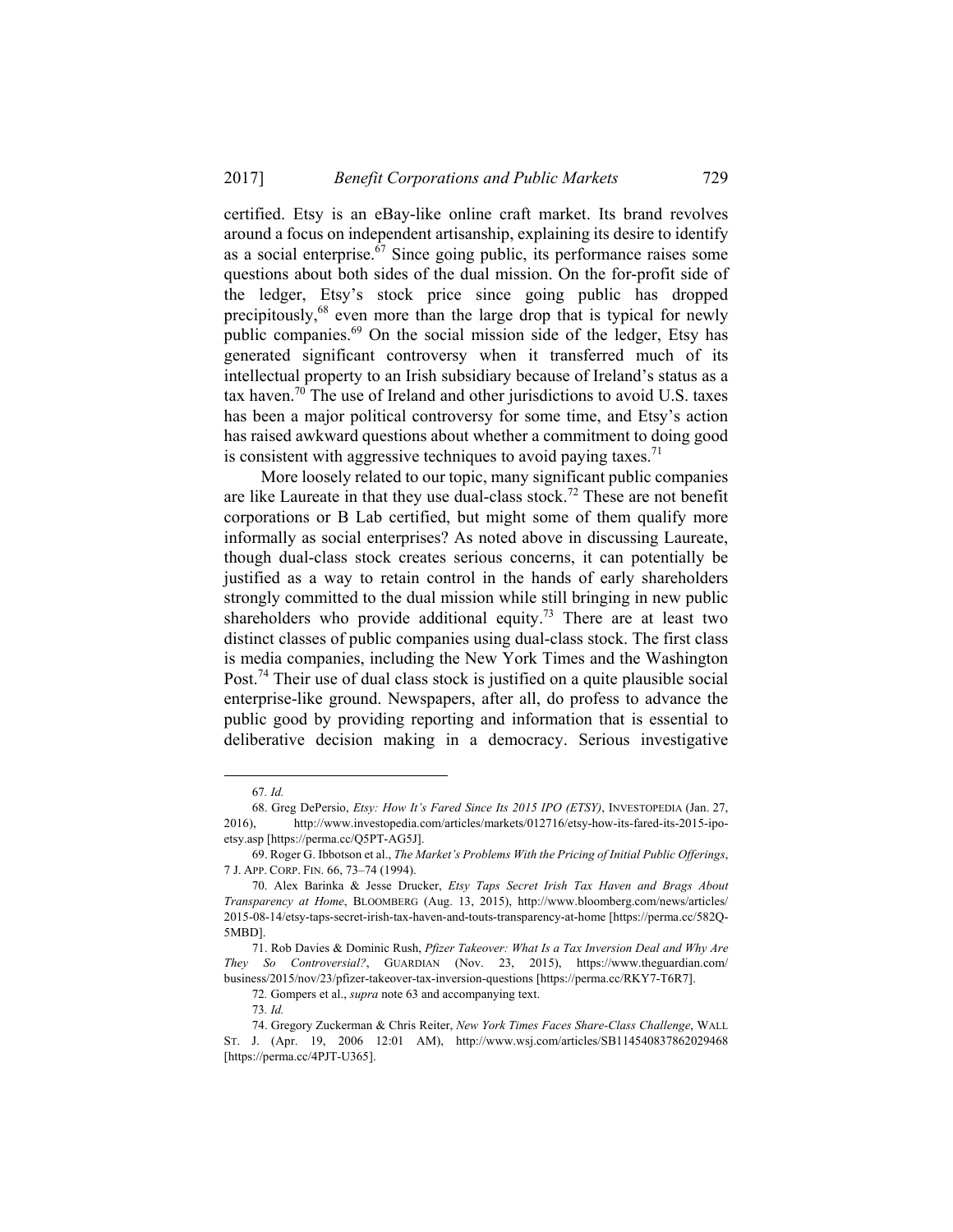reporting can be quite expensive with an uncertain payoff, so a pure for-profit company may not invest as much money in such reporting as a social enterprise with a dual mission. The second prominent class of public companies with dual-class stock consists of high tech companies, most famously Google and Facebook.<sup>75</sup> Can these plausibly be portrayed as social enterprises? Google does, after all, proclaim a motto of "[d]on't be evil,"<sup>76</sup> but one can perhaps be excused for having some skepticism on this point.

A final emerging example of something resembling a public market for benefit corporations is the new field of equity crowdfunding.<sup>77</sup> Crowdfunding for pure donations, or in return for rewards, has been around for some time and has become a significant source of financing for many small businesses. However, equity crowdfunding (going online to raise money in return for issuing equity interests) has, until recently, been essentially impossible under federal securities law. Congress attempted to change this with the CROWDFUND Act, part of the JOBS Act passed in 2012.78 However, the Securities Exchange Commission (SEC) rules needed to implement the crowdfunding provisions did not take effect until May 2016.<sup>79</sup> So, there is still little data for equity crowdfunding.

It seems plausible that crowdfunding may become a major source of funding for benefit corporations.<sup>80</sup> Indeed, it may be the most probable route by which benefit corporations will become a major part of the economy. Older and quite successful forms of crowdfunding are focused on enterprises that seem socially attractive, and crowdfunding is attractive to younger generations raised online.<sup>81</sup> Additionally, this demographic also seems more likely to be interested in social enterprise.<sup>82</sup> Very early

 <sup>75.</sup> Matt Orsagh, *Dual-Class Shares: From Google to Alibaba, Is It a Troubling Trend for Investors?*, CFA INST. (Apr. 1, 2014), https://blogs.cfainstitute.org/marketintegrity/2014/04/01/dualclass-shares-from-google-to-alibaba-is-it-a-troubling-trend-for-investors/ [https://perma.cc/44C4- JQ32].

 <sup>76.</sup> Or at least it did—now it proclaims "do the right thing." Alistair Barr, *Google's "Don't Be Evil" Becomes Alphabet's "Do the Right Thing*,*"* WALL ST. J.: DIGITS (Oct. 2, 2015), http://blogs.wsj.com/digits/2015/10/02/as-google-becomes-alphabet-dont-be-evil-vanishes/ [https://perma.cc/X4EU-LEE4].

<sup>77</sup>*. See, e.g.*, Laura A Farley, *Knowledge Is Power: How Implementing Affirmative Disclosures Under the JOBS Act Could Promote and Protect Benefit Corporations and Their Investors*, 99 MINN. L. REV. 1507 (2015); Joan McLeod Heminway, *To Be or Not to Be (A Security): Funding For-Profit Social Enterprises*, 25 REGENT U. L. REV. 299 (2013); Christine Hurt, *Pricing Disintermediation: Crowdfunding and Online Auction IPOs*, 2015 U. ILL. L. REV. 217 .

 <sup>78.</sup> Pub. L. No. 112-106, 126 Stat. 306, §§ 301–305 (2012).

<sup>79</sup>*. Regulation Crowdfunding: A Small Entity Compliance Guide for Issuers*, SEC (May 13, 2016), https://www.sec.gov/info/smallbus/secg/rccomplianceguide-051316.htm [https://perma.cc/ M8C8-25NH].

 <sup>80.</sup> Hurt, *supra* note 77, at 258–60.

<sup>81</sup>*. Id.* 

<sup>82</sup>*. Id.*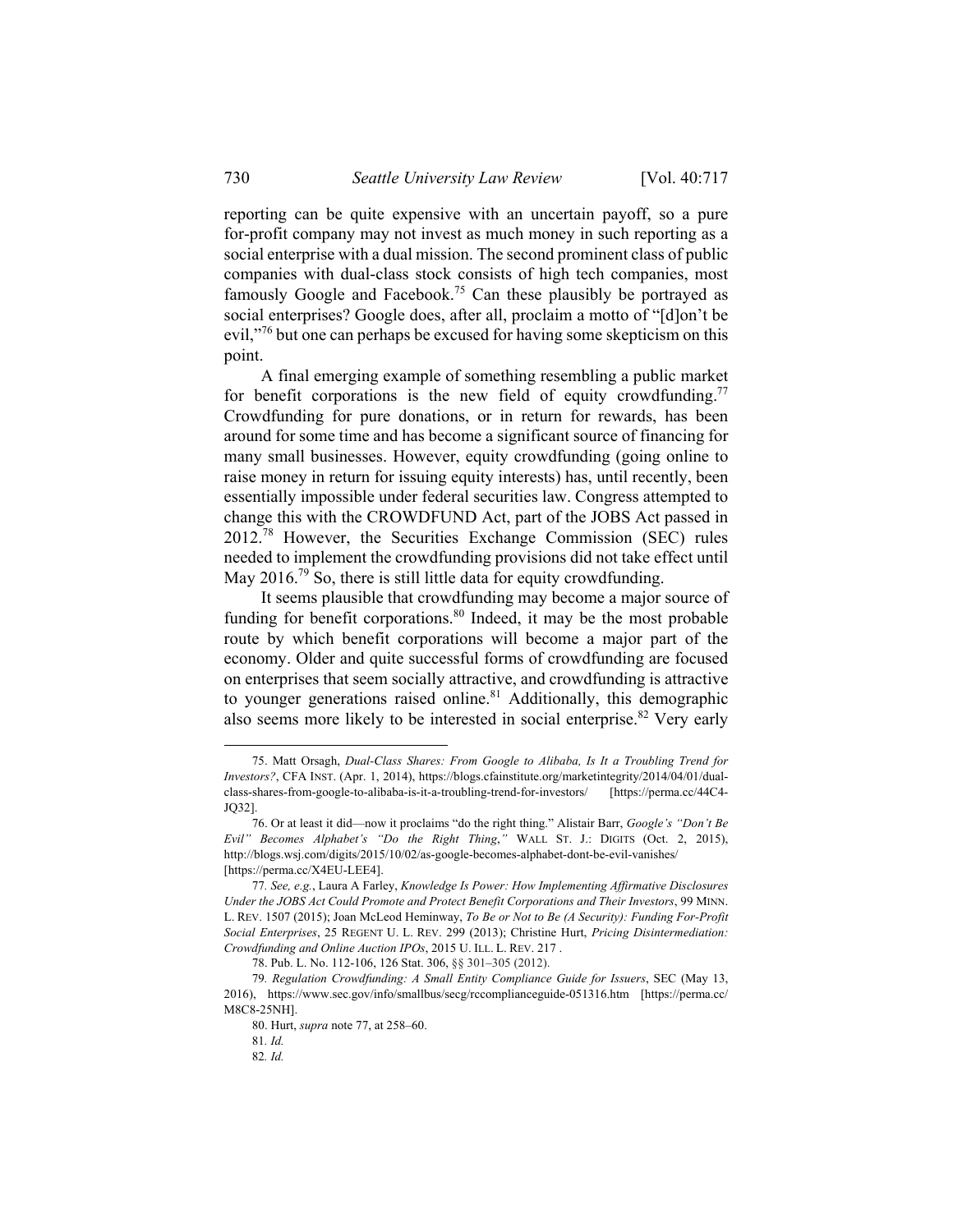evidence suggests there may indeed be a connection between equity crowdfunding and social enterprises. DrinkerBiddle collected data on the first fifty company filings under the new crowdfunding regulations. Seven of these filings were by benefit corporations, benefit LLCs, or B Lab certified companies. That is 14% of the filings—quite disproportionately high given the still tiny number of benefit corporations relative to all new businesses in the country.83

Thus, though there is not yet a true public exchange devoted to benefit corporations, or social enterprises more generally, there are a variety of institutions and individual companies that are providing early experiments in how an ecosystem for publicly traded benefit corporations might evolve. Disclosure is an important element across most of these experiments; although, standards are still in flux and emerging. There has not been a lot of focus on governance mechanisms at the exchange level, but individual companies are experimenting with at least one such mechanism: dual-class stock. Exchanges and companies seem to be focusing on attracting a new type of impact investor interested in a dual mission of profit and social good. However, not a lot has been done yet in finding ways to keep out investors who may focus too much on short-term profits at the expense of social mission. We explore these issues and mechanisms more in Part III.

#### III. GOVERNANCE MECHANISMS

The challenges facing benefit corporations, and social enterprises generally, are different from those facing other companies but not radically new. The various corporate governance mechanisms used for traditional for-profits are also available to benefit corporations and starting to be used by them. We can see many of them at work in the early experiments discussed in Part II. Part III will be a discussion of the most significant types of corporate governance mechanisms, and how they are already being adapted to benefit corporations and potentially could be further adapted.

Disclosure is a central element in the experiments described above, which should come as no surprise. Disclosure is of course the central strategy of U.S. securities law and the leading way in which we regulate public companies.84 Disclosure is also a central element in the new state

 <sup>83.</sup> Marc A. Leaf et al., *Leading the Crowd: An Analysis of the First 50 Crowdfunding Offerings*, DRINKER BIDDLE (July 14, 2016), http://www.drinkerbiddle.com/insights/publications/ 2016/07/leading-the-crowd-first-50-crowdfunding-offerings?noredirect=true [https://perma.cc/ 6BFL-Q852].

 <sup>84.</sup> In the SEC's own words, "The laws and rules that govern the securities industry in the United States derive from a simple and straightforward concept: all investors, whether large institutions or private individuals, should have access to certain basic facts about an investment prior to buying it,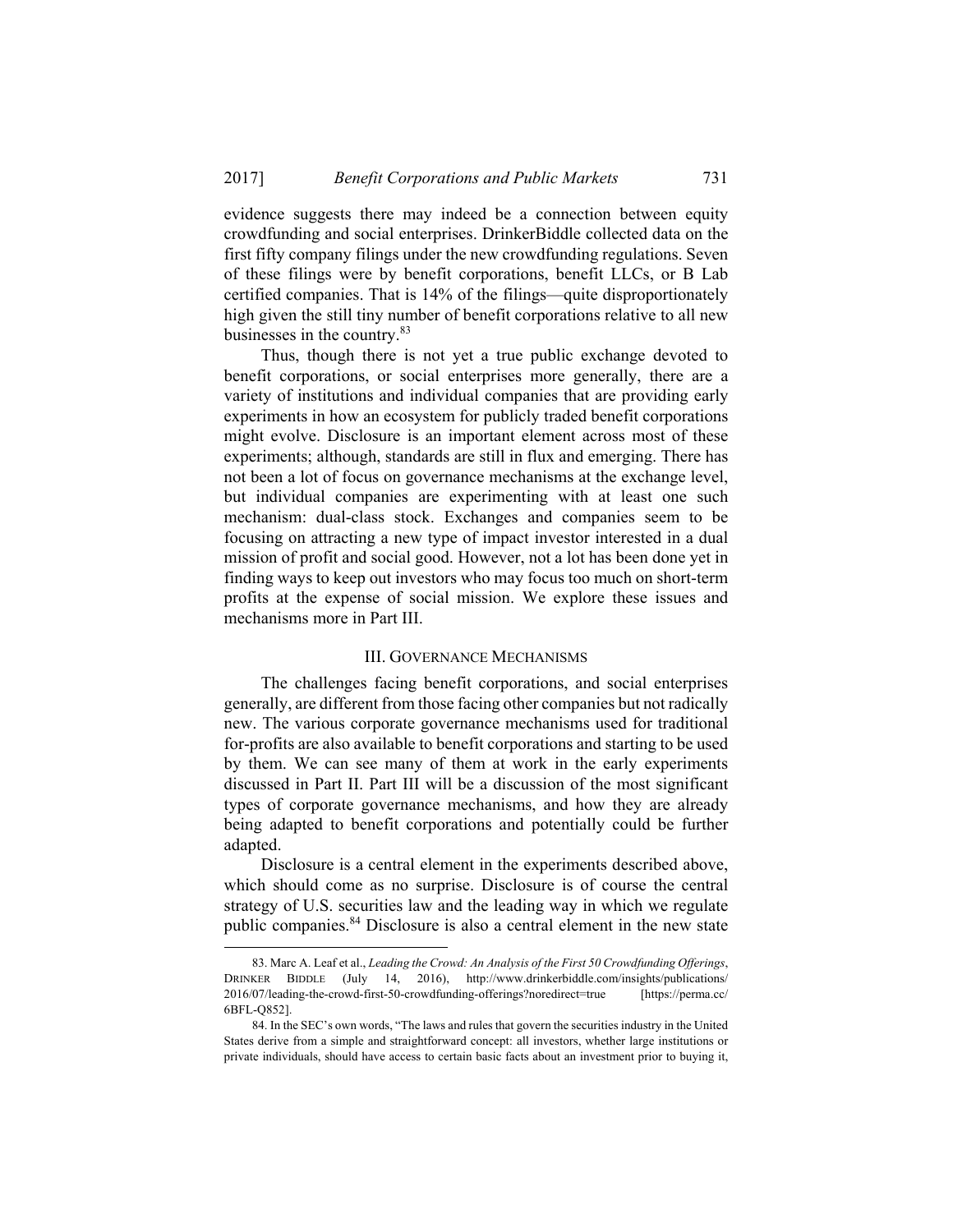laws creating benefit corporations. Those statutes have two main elements that distinguish benefit corporations from others. One is the new fiduciary duties (discussed next in our list of governance mechanisms).<sup>85</sup> The other is regular benefit reports, which benefit corporations must produce and give or make available to their shareholders.<sup>86</sup> Most of the statutes (though notably not Delaware) require that companies use an independent, third-party standard with which to measure themselves in these reports; although, they do not require using third-party *auditors* to certify the accuracy of their reporting.<sup>87</sup>

The exchanges discussed in Part II feature disclosure as their shared central regulatory strategy. They handle their disclosure requirements in differing ways. The SSX Social Impact Report rules set out a vague set of qualitative standards.<sup>88</sup> By contrast, SVX requires use of the detailed quantitative rules of the GIIRS rating system.<sup>89</sup> Third-party auditing is not required by SVX, but B Lab certification is encouraged insofar as a company can be listed with a lower rating if it is B Lab certified as opposed to self-reporting.<sup>90</sup> The IX reporting standards are not yet clear (at least not in public), but they do require use of an outside Authorized Impact Representative to ensure compliance.<sup>91</sup> MMX requires use of a third-party quantitative metric, such as GIIRS.<sup>92</sup>

Going forward, there are a variety of issues and options for benefit corporations and social enterprises. For example, do we need more uniformity in reporting by benefit corporations? Uniformity helps make comparisons across companies easier—a leading justification for securities regulation.<sup>93</sup> On the other hand, as the social missions of benefit corporations may vary wildly, information that matters to investors may vary correspondingly. Moreover, at this stage, social impact measures are still evolving, and companies and investors are still learning what

and so long as they hold it. To achieve this, the SEC requires public companies to disclose meaningful financial and other information to the public." *What We Do*, U.S. SEC. & EXCHANGE COMMISSION (June 10, 2013), https://www.sec.gov/about/whatwedo.shtml [https://perma.cc/R6Y7-JFVU].

 <sup>85.</sup> MODEL BENEFIT CORP. LEGIS., subch. 3 (2016).

<sup>86</sup>*. Id.* subch. 4.

<sup>87</sup>*. Id.* § 401(a)(2).

<sup>88</sup>*. See* text accompanying *supra* note 34.

<sup>89</sup>*. SVX Issuer Manual*, *supra* note 43.

<sup>90</sup>*. Id.*

<sup>91</sup>*. Impact Exchange Board Listing Guide*, *supra* note 50; *see* text accompanying *supra* note 54. 92*. Frequently Asked Questions*, MISSION MARKETS, *supra* note 56; *see* text accompanying *supra* note 56.

 <sup>93.</sup> Business and Financial Disclosure Required by Regulation S-K Release No. 33-10064, 18 SEC Docket 113, at 14 (Apr. 13, 2016). (disclosure requirements "can facilitate the coordination of registrants around consistent disclosure standards, increasing the efficiency with which investors can process the information."), https://www.sec.gov/rules/concept/2016/33-10064.pdf [https://perma.cc/ W4BS-C8LU].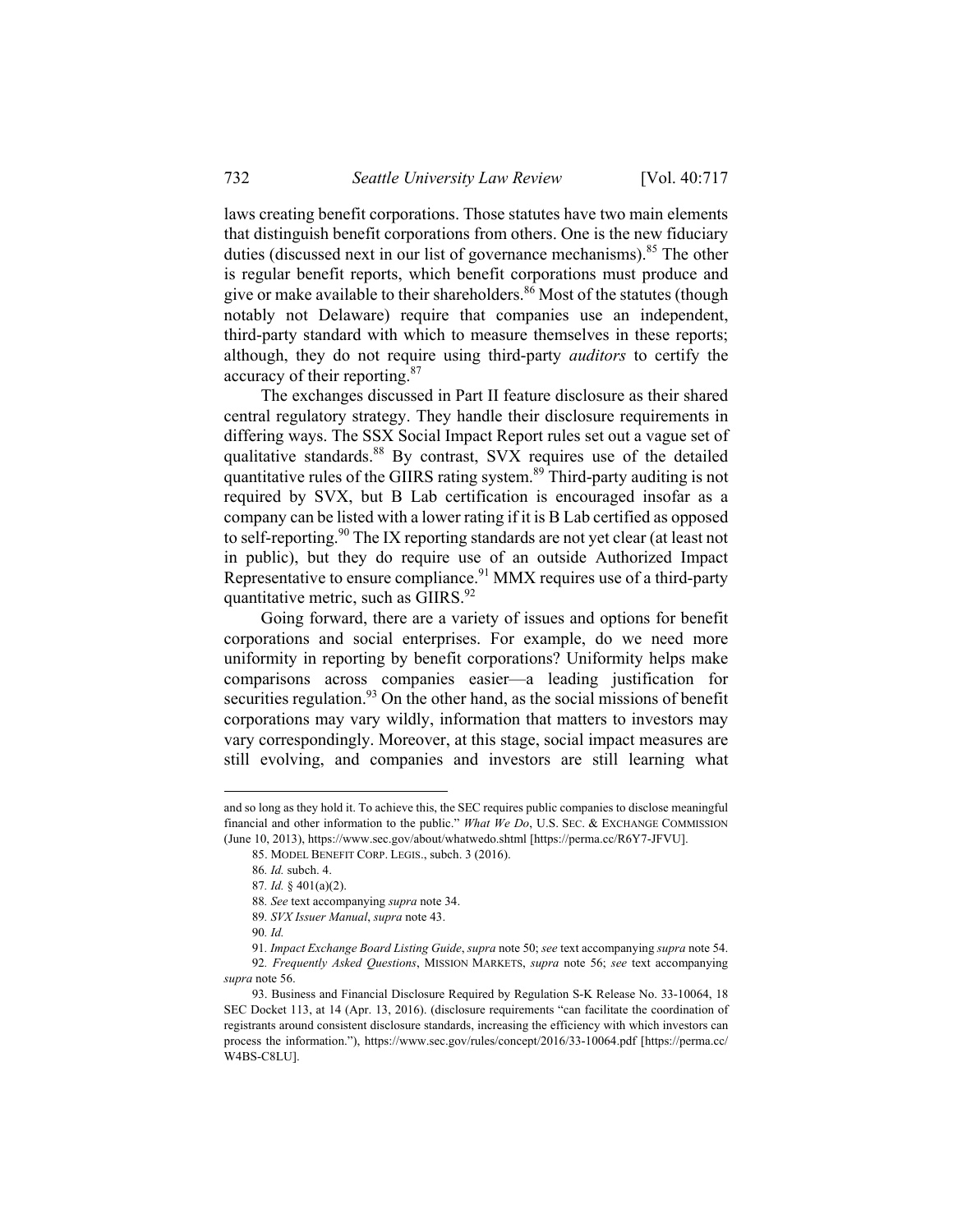information really matters, as well as how to collect, measure, and report that information.<sup>94</sup> Premature uniform regulation may cut short a valuable learning process. As will be discussed below,<sup>95</sup> one benefit of regulation through exchanges is that it allows some significant uniformity (across companies listed on a given exchange) while still allowing for diversity and learning across exchanges.

Beyond the content of disclosure, important questions remain concerning the process by which disclosure is created. Most importantly, should third-party auditing and certification be required? B  $Lab<sup>96</sup>$  is the main actor here so far, though there are others. As summarized above, some of the new exchanges require a third-party certifier, while others do not. Outside certifiers can obviously increase the reliability of the content in the disclosure. However, they increase compliance costs. Also, insofar as the issuers pay for certification, the problems that traditional ratings agencies have faced in recent years suggest challenges that could become an issue for social enterprise rating agencies should their ratings come to have significant value in public markets.<sup>97</sup> Thus, who watches the watchers is a serious question. This is another area where exchanges could play a useful role. Is there a need for new government regulation, either of individual benefit corporation reporting, of third-party certifiers, or of exchanges focused on social enterprises? At this stage, given how new and evolving the field is, new specific regulation seems premature. After all, public companies will be subject to traditional securities fraud rules. But should public social enterprises and possibly exchanges for them become much more widespread, the SEC will presumably want to study how those entities are handling disclosure.

In this era of online offerings and trading, one form of airing information that may deserve more exploration is social media. People today are quite used to using sites like Yelp and TripAdvisor to rate businesses. This could be a very useful way of airing information about the performance of public social enterprises. Of course, such online sites are also clear targets for securities fraud. This is another area where exchanges could play a role in creating and policing bulletin boards about

 <sup>94</sup>*. See generally* Alnoor Ebrahim & V. Kasturi Rangan, *What Impact? A Framework for Measuring the Scale and Scope of Social Performance*, 56 CAL. MGMT. REV. 118 (2014), http://www.hbs.edu/faculty/Publication%20Files/CMR5603\_07\_Ebrahim\_e3316477-8965-4287 be95-04642982b638.pdf [https://perma.cc/MGA4-S4JQ].

<sup>95</sup>*.* Mahoney, *infra* note 134 and accompanying text.

 <sup>96.</sup> B LAB, https://www.bcorporation.net/ [https://perma.cc/5BRQ-2M3P].

<sup>97</sup>*. See generally* Aline Darbellay & Frank Partnoy, *Credit Rating Agencies Under the Dodd-Frank Act*, 30 BANKING & FIN. SERVICES POL'Y REP. 1 (Dec. 2011); Claire A. Hill, *Limits of Dodd-Frank Rating Agency Reform*, 15 CHAP. L. REV. 133 (2011).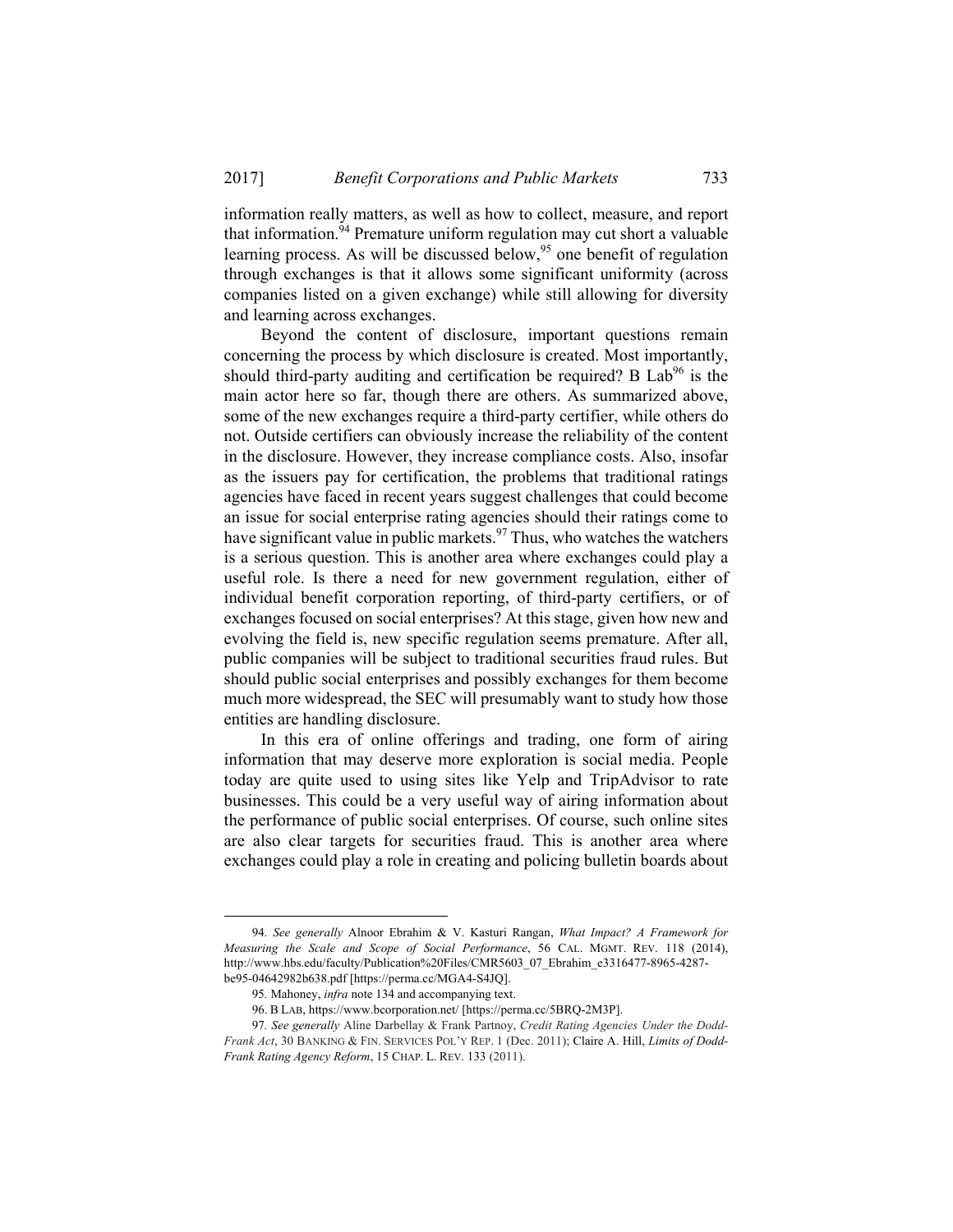listed companies (and if that happens, it is another area I am sure that the SEC will want to monitor).

Another traditional corporate governance mechanism is fiduciary duty.98 The directors and officers of a corporation have a duty to make decisions that they reasonably believe are in the best interests of the corporation. Of course, what counts as the best interests of a corporation is a long-standing debate.<sup>99</sup> The central legal innovation of benefit corporations is the statutory formulation of fiduciary duties to explicitly require that directors and officers consider not just the financial interests of shareholders, but also the interests of a wide range of corporate stakeholders, typically including employees, creditors, customers, the community, and the environment.<sup>100</sup> However, many commentators fear that the statutes build in so many limits to potential lawsuits for violation of these duties that the new duties are basically toothless.<sup>101</sup> There is a tough balancing act—making the duties too strong and easily enforceable risks scaring off anyone from founding benefit corporations because any decision risks hurting some set of stakeholders.<sup>102</sup>

The early experiments in public exchanges discussed above do little or nothing to explicitly address fiduciary duty. As far as duties are concerned, legally publicly traded benefit corporations are no different from those that are closely held. However, there is a practical effect of going public that could be crucial: public companies have many more shareholders and thus, many more potential plaintiffs in a fiduciary duty lawsuit.103 Moreover, public companies will generally lose control over whom owns their shares. If they underperform financially, they may find activist shareholders buying up shares in order to try to force the board to take actions that raise the share price.<sup>104</sup> These actions may be in conflict with a company's social mission. Thus, the expansion of the shareholder base that comes with going public may make the duty lawsuit a stronger accountability device but may also create more pressure to move away

 <sup>98</sup>*. See generally* Claire A. Hill & Brett H. McDonnell, *Fiduciary Duties: The Emerging Jurisprudence*, *in* RESEARCH HANDBOOK ON THE ECONOMICS OF CORPORATE LAW 133 (Claire A. Hill & Brett H. McDonnell eds., 2012).

<sup>99</sup>*. See generally* Ian B. Lee, *The Role of the Public Interest in Corporate Law*, *in* RESEARCH HANDBOOK ON THE ECONOMICS OF CORPORATE LAW 106 (Claire A. Hill & Brett H. McDonnell eds., 2012).

 <sup>100.</sup> MODEL BENEFIT CORP. LEGIS., subch. 3 (2016).

 <sup>101.</sup> McDonnell, *supra* note 4, at 62–65.

 <sup>102.</sup> *Id.*, at 65–70.

 <sup>103.</sup> Joan MacLeod Heminway, *Corporate Purpose and Litigation Risk in Publicly Held U.S. Benefit Corporations*, 40 SEATTLE U. L. REV. 611, 625–26 (2017). Note, however, that the model legislation limits standing to bring a suit to holders collectively of at least 2% of the outstanding shares. MODEL BENEFIT CORP. LEGIS. § 305(c)(2)(i) (2016).

 <sup>104.</sup> Coffee & Palia, *supra* note 30, at 553.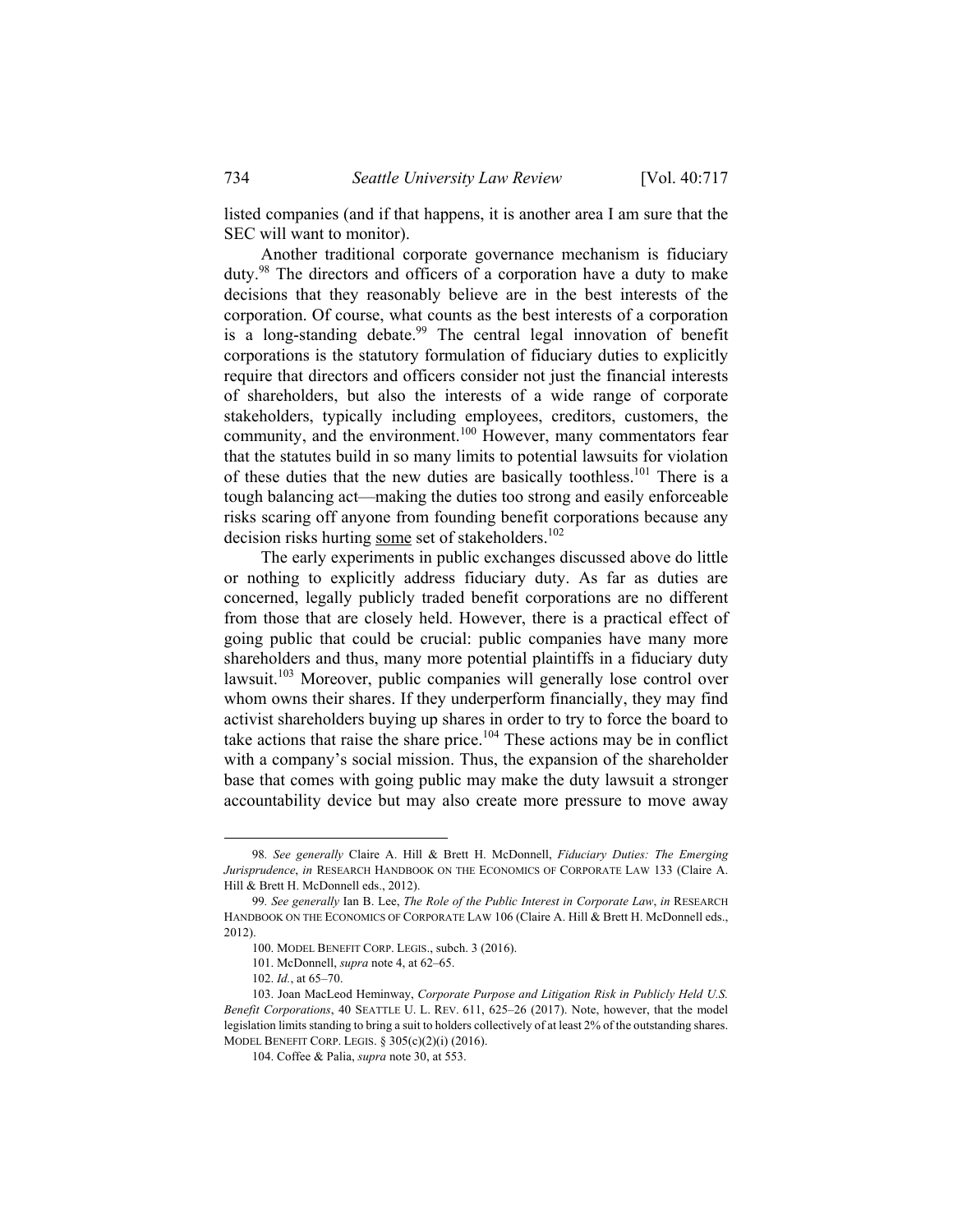from social mission. Counterbalancing this: under the benefit corporation duty rules, shareholders themselves may sue if they think the company has drifted away from its social mission.<sup>105</sup> Thus, directors and officers face possible lawsuits for overemphasizing either side of their dual mission, and with more shareholders, whose composition they may not be able to control, their exposure to such lawsuits may be a concern.

Rules and practices concerning board representation (or representation at other levels of decision-making) are another potential governance mechanism. For traditional public corporations, the move to requiring independent directors for various board committees and boards overall has been a leading governance development in recent decades.<sup>106</sup> The Model Benefit Corporation Act provides for the possibility of appointing benefit directors, who would be responsible for specifically focusing on how a company is pursuing and achieving its social mission.<sup>107</sup> The exchanges discussed in Part II do not appear to have focused much on this type of mechanism. One exception to that statement is the IX requirement that listed companies must commit to "ongoing monitoring and evaluation of impact performance using clearly defined impact indicators for performance assessment and reporting."<sup>108</sup>

More could be done with board representation. One could have constituency directors actually elected by the members of stakeholder groups other than shareholders. In some countries, most notably Germany, co-determination via employee representatives on boards is an important instance of that strategy.<sup>109</sup> Germany also illustrates another possible mechanism: a two-tier board structure.<sup>110</sup> The management board is composed of insiders, but the supervisory boards of public companies are composed of representatives elected by shareholders and employees. The supervisory board structure, focused on monitoring and setting broad

 <sup>105.</sup> The model benefit corporation statutes appear to forestall damages for violations of the duty to consider nonshareholder interests, limiting the pressure of potential suits from that direction. However, I have argued elsewhere that those appearances may be deceiving—it is far from clear to me that the model statute forecloses damages where a plaintiff successfully argues that managers have failed to *consider* other stakeholder interests. *See* McDonnell, *supra* note 4, at 41–42.

<sup>106</sup>*. See generally* Lisa M. Fairfax, *The Elusive Quest for Director Independence*, *in* RESEARCH HANDBOOK ON THE ECONOMICS OF CORPORATE LAW 170 (Claire A. Hill & Brett H. McDonnell eds., 2012).

 <sup>107.</sup> MODEL BENEFIT CORP. LEGIS. § 302 (2016).

<sup>108</sup>*. Impact Exchange Board Listing Guide*, *supra* note 50, at 10.

 <sup>109.</sup> Brett H. McDonnell, *Employee Primacy, or Economics Meets Civic Republicanism at Work*, 13 STAN J.L. BUS. & FIN. 334, 379–80 (2008).

<sup>110</sup>*. See generally* Klaus J. Hopt, *The German Law of and Experience with the Supervisory Board* (Eur. Corp. Governance Inst., Working Paper No. 305, 2016), http://papers.ssrn.com/ sol3/Papers.cfm?abstract\_id=2722702.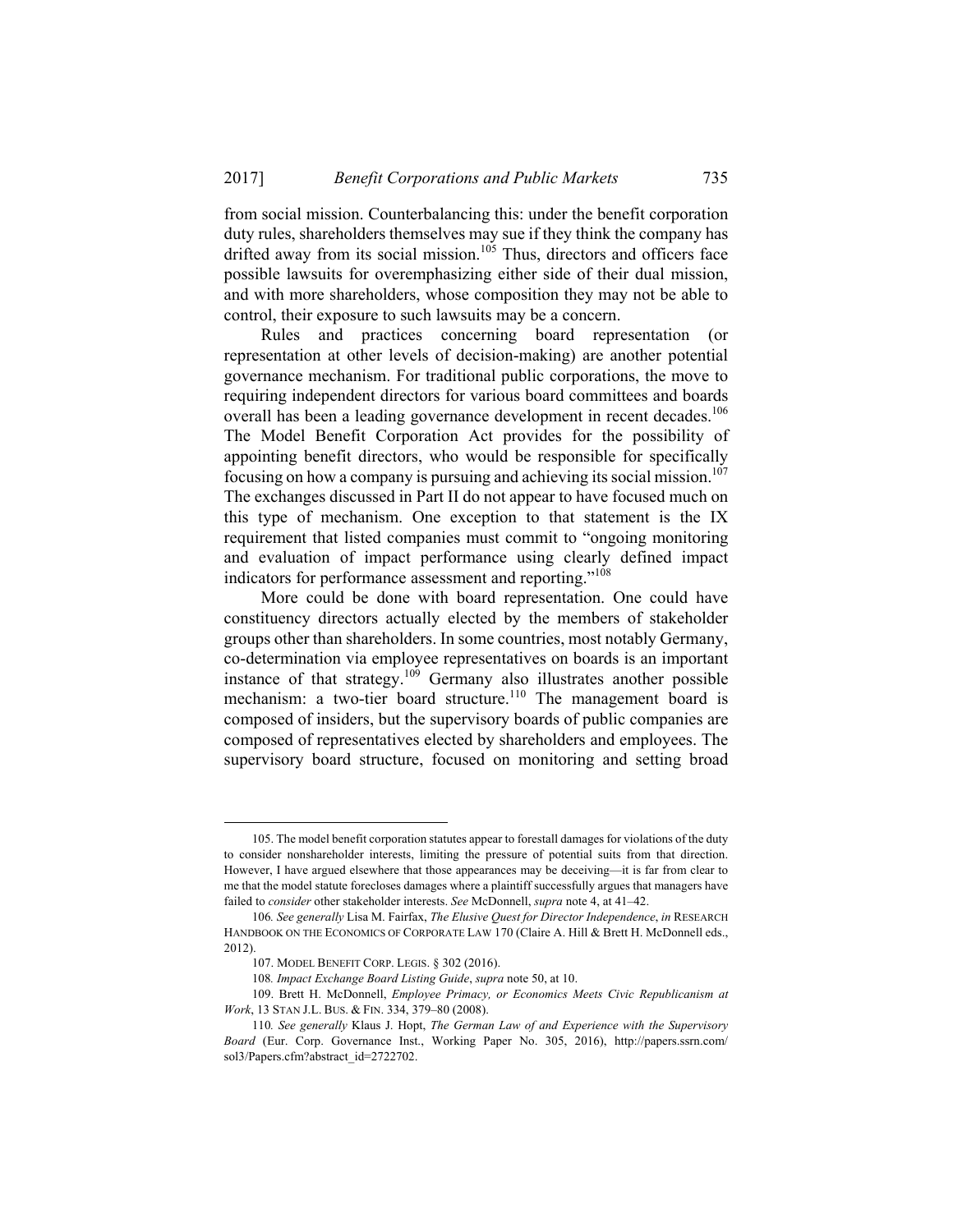strategy rather than more detailed decision-making, may be an appropriate place to focus on representing the interests of various stakeholders.<sup>111</sup>

Below the full board level, stakeholders could be represented on committees of various kinds. These could be board or sub-board level committees.112 The committees could focus on various topics, with different stakeholder groups represented on different committees depending upon the nature of their interests. Committees could be merely advisory or could have more significant decision-making authority. There are many variants possible, depending upon which stakeholder interests one would like to see represented, and who might have the authority to appoint representatives of those interests. To date, exploration of representative strategies to advance stakeholder interests has been an underexplored mechanism in the social enterprise movement.

These representation mechanisms focus on ways in which nonshareholder constituencies might be given an indirect voice in decision-making. Another set of mechanisms concerns voting by shareholders, for which the standard is one share/one vote.<sup>113</sup> NYSE and Nasdaq rules<sup>114</sup> limit the ability of listed companies to deviate from one share/one vote after they have gone public, but allow deviations from this rule at the time of going public.<sup>115</sup> The main example of such a deviation is dual-class shares. With dual-class shares, one class of shares has more voting power than another class. Depending upon the numbers, this can allow a small group of shareholders to retain voting control over the board even though others hold a majority of the financial interest in the company. As noted above, Laureate Education, looking to become the first publicly traded benefit corporation, has dual-class shares. Leading media and high tech companies also use this structure.

As noted above, $116$  dual-class shares are highly controversial. The conventional wisdom among corporate law scholars and economists is that the structure creates rotten incentives.<sup>117</sup> Those with control of the company do not have a corresponding financial stake in the company, and may thus be tempted to make decisions that help them while hurting the share value. On the other hand, dual-class shares may be a way of

 <sup>111.</sup> COLIN MAYER, FIRM COMMITMENT: WHY THE CORPORATION IS FAILING US AND HOW TO RESTORE TRUST IN IT 267–68 (2013).

 <sup>112.</sup> McDonnell, *supra* note 109, at 380–81.

<sup>113</sup>*. See* text accompanying *supra* note 63.

 <sup>114.</sup> NEW YORK STOCK EXCHANGE LISTED COMPANY MANUAL § 313.00 (2013), http://nysemanual.nyse.com; NASDAQ STOCK MARKET RULES, R. 5640 (2006), http://nasdaq.cchwallstreet.com/NASDAQ/.

<sup>115</sup>*. See id.* 

<sup>116</sup>*. Supra* note 63 and accompanying text.

 <sup>117.</sup> Christopher C. McKinnon, *Dual-Class Capital Structures: A Legal, Theoretical, & Empirical Buy-Side Analysis*, 5 MICH. BUS. & ENTREPRENEURIAL L. REV. 81, 87–88 (2016).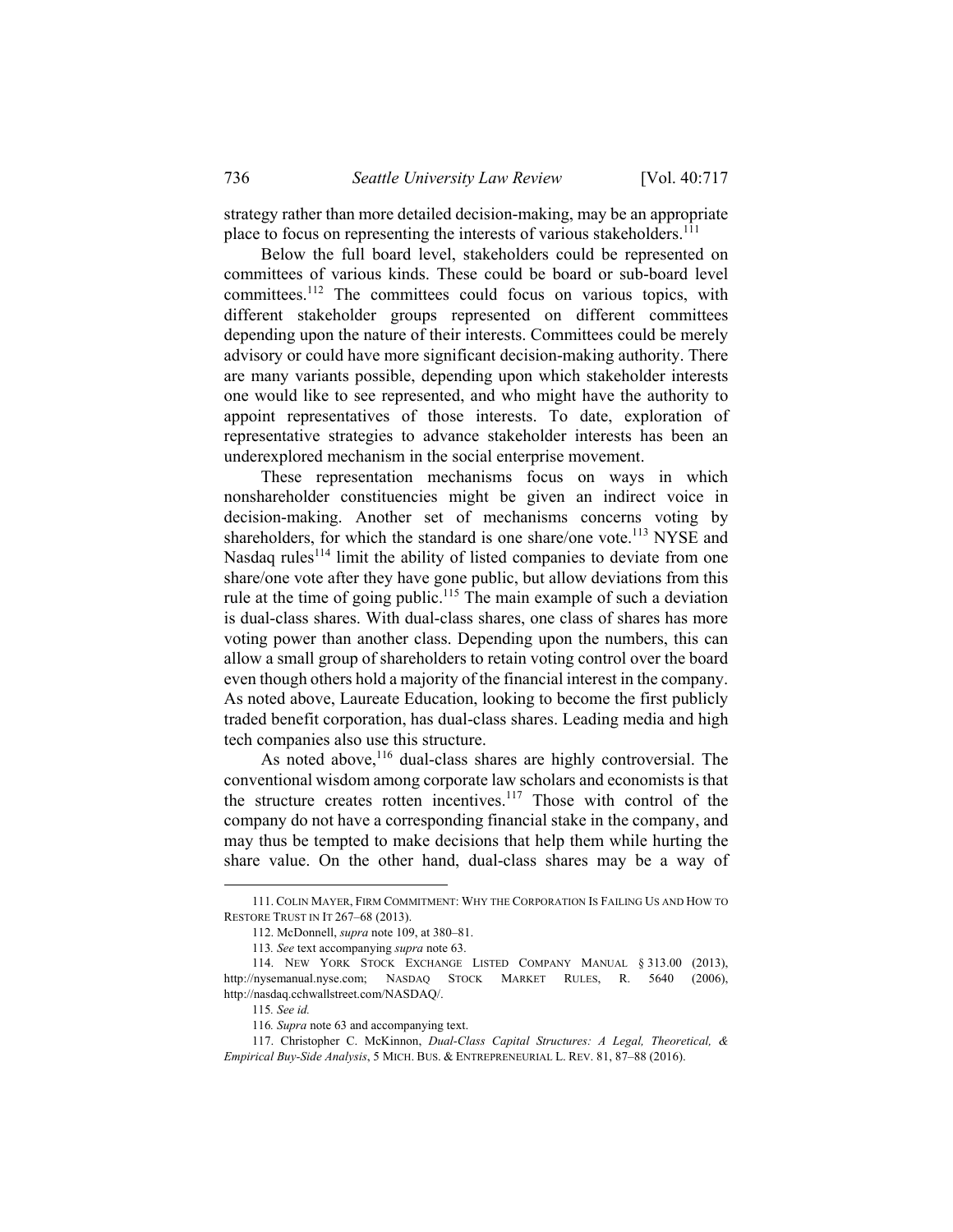protecting against the pressures of mission drift that can come with public share ownership. If one seeks financial investment by public shareholders but fears that those shareholders, or their successor purchasers, will seek high share values at the expense of social mission, dual-class shares are a way of bringing those shareholders on board while limiting their influence. These competing effects illustrate the competing considerations facing publicly traded social enterprises.

Other shareholder voting mechanisms are also possible. One mechanism that has received some attention is time-phased or tenure voting.118 With this system, shareholders receive more per-share voting rights the longer they hold their shares. This is meant to reduce the pressures to overemphasize short-term profits. A short-term focus may hurt nonshareholder constituents insofar as keeping groups such as employees and customers happy may result in better long-term performance. It is debated whether short-termism is really a problem in current American public companies, but I have argued elsewhere that it could well be.119 There is limited experience to date with tenure voting and the empirical evidence surrounding it is uncertain (as empirical evidence so often is). However, the theoretical and empirical arguments in favor of tenure voting are real enough that they at least suggest that further experimentation should be allowed.<sup>120</sup>

A related but different proposal comes from Colin Mayer.121 Under his proposal, shareholders would register their shares for a set period of years. The voting power of the shares would decrease with the time remaining for their registration. Unlike tenure voting, instead of rewarding past long-term holding, this system would directly tie voting power to the length of time the shareholders are committed to ownership.

Another possible shareholder-focused mechanism is shareholder screening. In closely held companies, the founders and early investors are generally able to control who the shareholders are: by careful selection of initial investors, by the lack of a market for shares, and by contractual mechanisms such as rights of first refusal. Going public generally entails the loss of that control. Might there yet be ways to screen out investors with inappropriate goals, especially those with an inadequate commitment to a company's social mission? Dadush emphasizes this question, and is generally critical of the exchanges she examines for their lack of any such

 <sup>118</sup>*. See generally* Lynne L. Dallas & Jordan M. Barry, *Long-Term Shareholders and Time-Phased Voting*, 40 DEL. J. CORP. L. 541 (2016).

<sup>119</sup>*. See generally* Hill & McDonnell, *supra* note 31.

 <sup>120.</sup> Dallas & Barry, *supra* note 118, at 645–46.

 <sup>121.</sup> MAYER, *supra* note 111, at 264–67.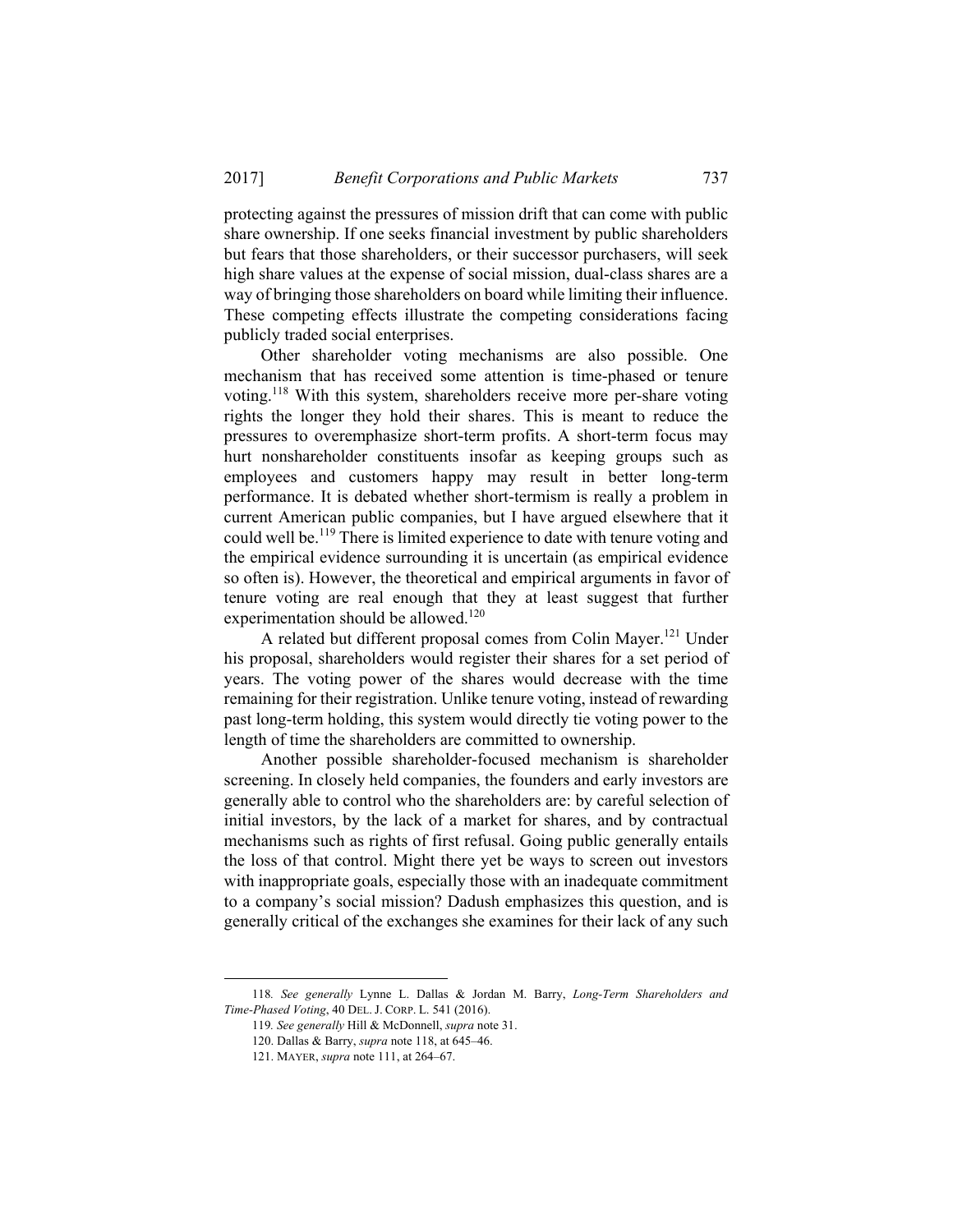screening device.<sup>122</sup> She approvingly points to the SVX for its clear warnings to investors that listed companies may have lower financial returns than more traditional businesses.123 Might there be other ways of screening beyond warnings and clear disclosure of the dual mission nature of benefit corporations? For more quasi-public type markets, exchanges or portals may retain some control over who is allowed to trade on the exchange. Investors who demonstrate a lack of commitment to the goals of the exchange could be excluded, as suggested in the rules of the SVX.<sup>124</sup> However, how one would determine when such a remedy is appropriate seems rather murky.

A final type of governance device relies on gatekeepers.<sup>125</sup> Corporate gatekeepers are outside professionals who help monitor the behavior of corporate managers and certify to investors and others that their behavior is appropriate. Gatekeepers include ratings agencies, auditors, insurers, lawyers, investment banks, and stock exchanges, among others. For traditional for-profit companies, the governance role of gatekeepers has received increased attention in recent years.<sup>126</sup> As with all governance mechanisms considered here, the gatekeeping role can be adapted to the needs of social enterprises, and that adaptation is already happening.

B Lab is the most obvious and important gatekeeper in the benefit corporation field so far.<sup>127</sup> B Lab plays a central role in both creating disclosure standards and also in certifying how well specific companies satisfy those standards. Several of the new exchanges rely upon disclosure rules generated by others, like the GIIRS.<sup>128</sup> Crucial to the success of benefit corporations is convincing interested investors, as well as employees and customers, that the companies are credibly committed to their dual missions.<sup>129</sup> Certifiers like B Lab help create credibility, although as noted above, the issuer pays model could threaten that credibility, as has happened with the ratings agencies' scandals of recent years.

Corporate lawyers are another potential set of gatekeepers. Law firms may play a leading role in helping bring more reputable companies public, and investors could look to the involvement of such companies for

 <sup>122.</sup> Dadush, *supra* note 34, at 222–26.

<sup>123</sup>*. Id.* at 223.

<sup>124</sup>*. Id.* at 206.

<sup>125</sup>*. See generally* JOHN C. COFFEE JR., GATEKEEPERS: THE PROFESSIONS AND CORPORATE GOVERNANCE (2006).

<sup>126</sup>*. See id.* 

<sup>127</sup>*. See* Brett McDonnell, *Benefit Corporations and Strategic Action Fields or (The Existential Failing of Delaware)*, 39 SEATTLE U. L. REV. 263, 281 (2016).

<sup>128</sup>*. See supra* notes 43 and 57 and accompanying text.

 <sup>129.</sup> Joseph W. Yockey, *Does Social Enterprise Law Matter?*, 66 ALA. L. REV. 767, 799–800 (2015).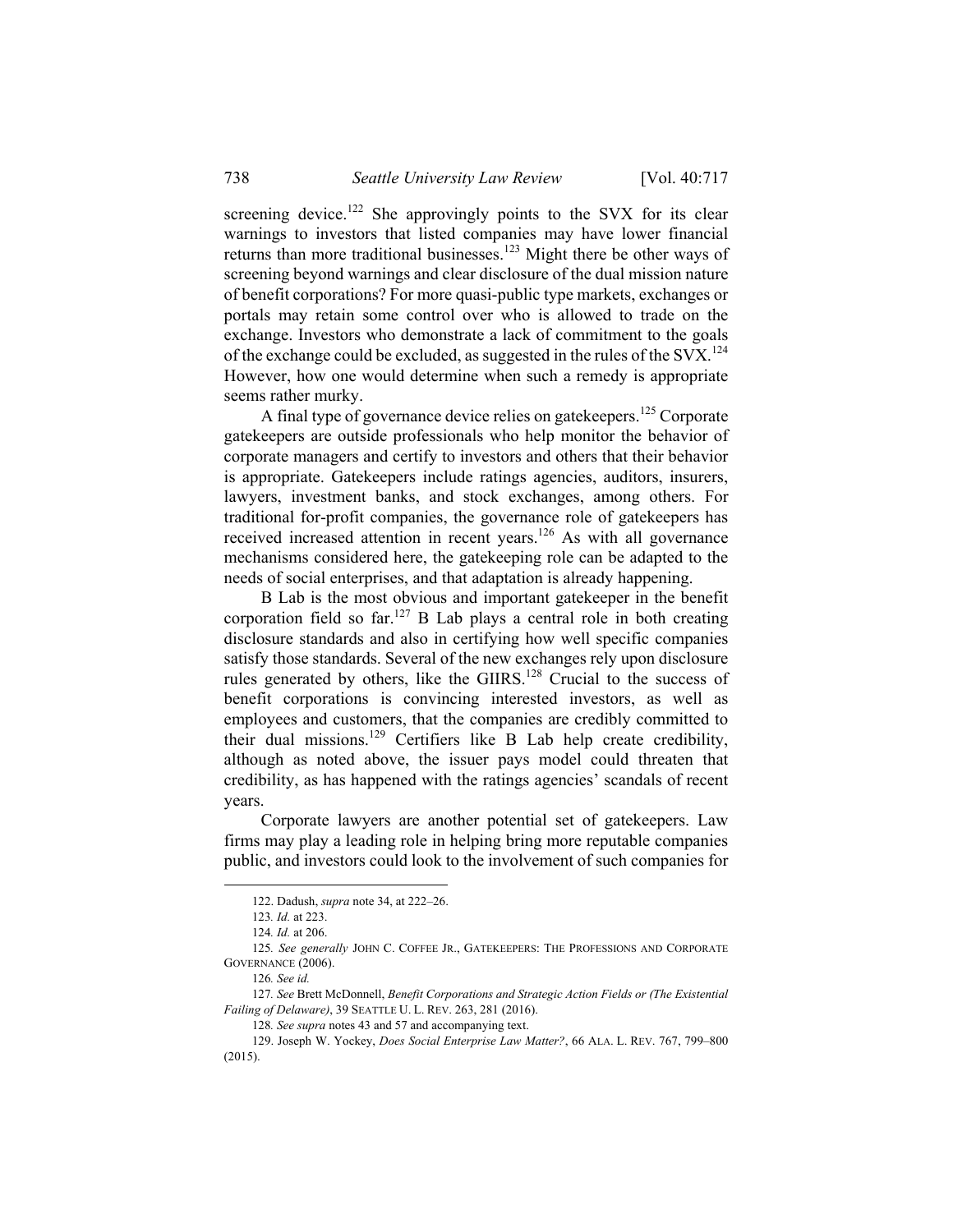assurance.130 Such firms also play a major role in guiding companies and in spreading best practices concerning good corporate governance. Might law firms arise specializing in benefit corporations? If so, they could play a significant role in helping encourage more such companies and more widespread investment in them.<sup>131</sup>

Another related set of corporate gatekeepers consists of investment banks, broker-dealers, and the sponsors of investment funds. These securities firms are financial intermediaries that gather information about potential prospects for investment and then help inform would-be investors about attractive target investments. Some securities firms now offer funds or other products that focus on social enterprises. The Impact Bonds mentioned above that are sold on IX are an example.<sup>132</sup> MX also offers managed funds.133 There are plenty of other examples.

Finally, stock exchanges are themselves important gatekeepers, as are similar institutions, such as portals for crowdfunding. Because these are the main focus of this Article, Part IV looks more closely at the role that they can play in light of the existing experiments discussed in Part II and the various governance mechanisms discussed in this Part III.

#### IV. THE ROLES OF EXCHANGES

As we explore what sorts of practices and institutions may help publicly traded benefit corporations thrive, exchanges present a useful intermediate level of institution. As compared with legal regulatory reforms, certainly at the level of federal securities law and to a lesser extent also at the level of state business association law, exchanges provide an opportunity for experimentation and diversity. Experimentation is important because it is still early in the development of social enterprises, and we do not have a good sense as to what sorts of governance practices are likely to work. As to diversity, the concept of "social enterprise" covers a wide range of types of enterprises. Practices that work well for some businesses within that range may not work as well for others. If a range of exchanges or similar market places for public social enterprises develops, different exchanges can provide an infrastructure for different kinds of enterprises.<sup>134</sup>

 <sup>130.</sup> Richard W. Painter, *Transactions Cost Engineers, Loophole Engineers, or Gatekeepers: The Role of Business Lawyers After the Financial Meltdown*, *in* RESEARCH HANDBOOK ON THE ECONOMICS OF CORPORATE LAW 255, 263–70 (Claire A. Hill & Brett H. McDonnell eds., 2012).

 <sup>131.</sup> McDonnell, *supra* note 127, at 286.

<sup>132</sup>*. See supra* note 49.

<sup>133</sup>*. See Frequently Asked Questions*, *supra* note 56.

 <sup>134.</sup> For extended arguments in favor of stock exchanges as primary regulators, see generally Paul G. Mahoney, *The Exchange as Regulator*, 83 VA. L. REV. 1453 (1997).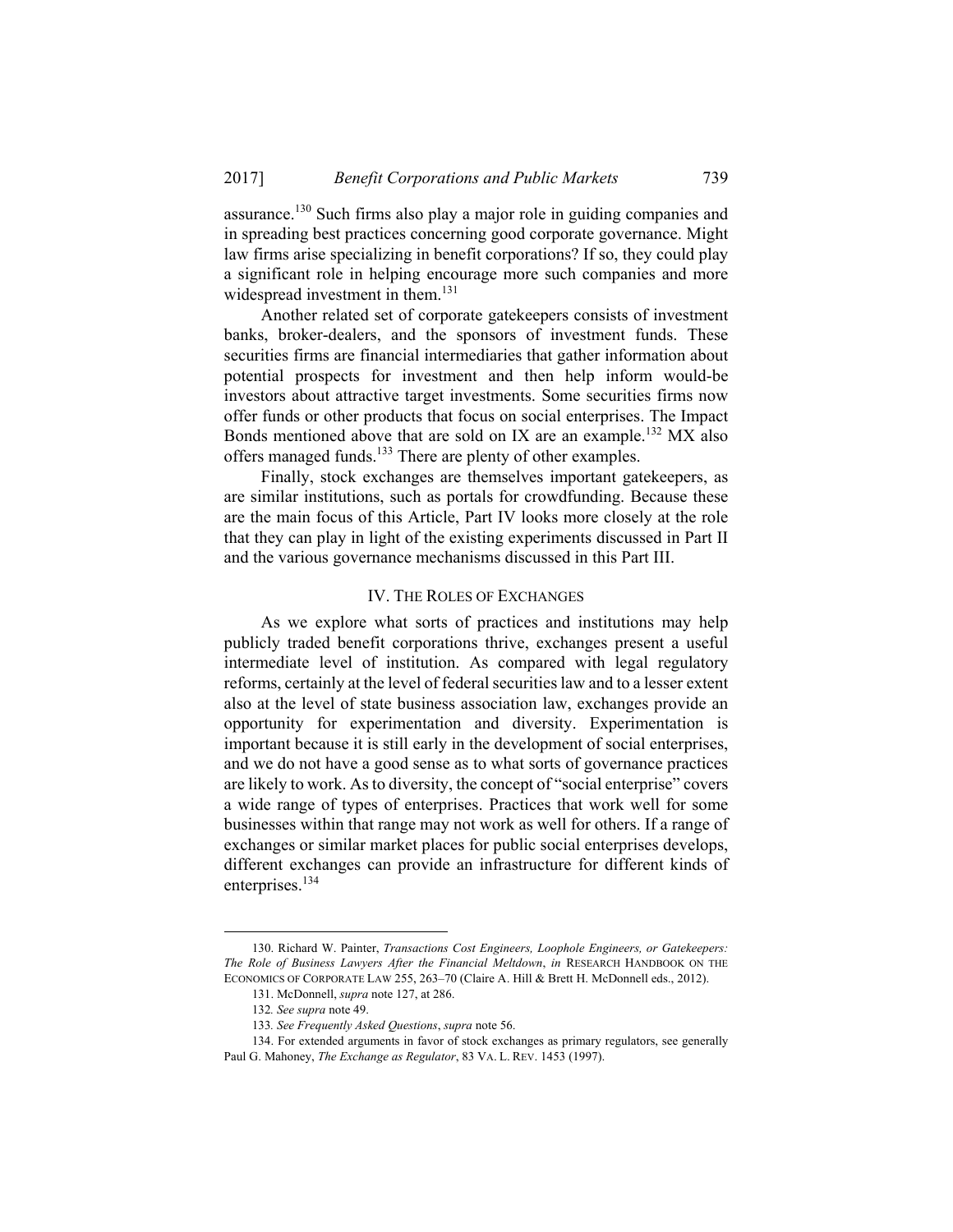Much experimentation can, and will, of course, occur at the level of individual businesses. However, to succeed, especially at the level of larger, publicly traded entities, businesses must attract and retain investors, creditors, employees, customers, and other stakeholders. They need to coordinate the expectations of those various groups, credibly conveying information about how they are pursuing their dual missions while developing practices and routines for effectively balancing sometimes competing aims.135 Gatekeepers of the sort discussed at the end of Part  $III<sup>136</sup>$  may help in this emerging coordination of expectations, and exchanges could be an effective locus for some of this coordination. Let us consider how that might develop for the various governance mechanisms discussed in Part III.

Disclosure will be a major concern of exchanges focused on benefit corporations, or social enterprises more broadly. Although disclosure by public companies is now heavily regulated under federal securities law, much of the early development of that disclosure occurred within the exchanges.137 Publicly traded benefit corporations will, of course, be subject to the securities rules that govern all public companies, but for the specific concerns of disclosure related to social enterprise status, regulation through exchanges, rather than through the law, presently appears more attractive. As noted above, exchanges face a variety of questions about disclosure. How detailed and quantitative should they require disclosure to be, and should they require certification by outside companies like B Lab? If exchanges do choose to require specific and quantitative disclosure, should they write their own rules or require compliance with standards devised by other organizations, and if the latter, should they settle on one set of standards or allow listed companies to choose from a range of options? There are some tough tradeoffs and those tradeoffs may change over time. For instance, prematurely settling on just one detailed standard may cut off useful experimentation and learning. On the other hand, as we come to get a better sense of what disclosure is useful, early diversity may be pared down as investors look for more uniform disclosure so that they can more easily compare companies.

Looking at other governance mechanisms, exchanges seem unlikely to play much of a role in the development of fiduciary duty rules. However, they could play a significant role in shaping rules surrounding board representation and shareholder voting. After all, traditional exchanges have played a major role in shaping such rules for traditional

 <sup>135.</sup> Yockey, *supra* note 129.

<sup>136</sup>*. Supra* notes 125–133 and accompanying text.

 <sup>137.</sup> Mahoney, *supra* note 134, at 1466–69.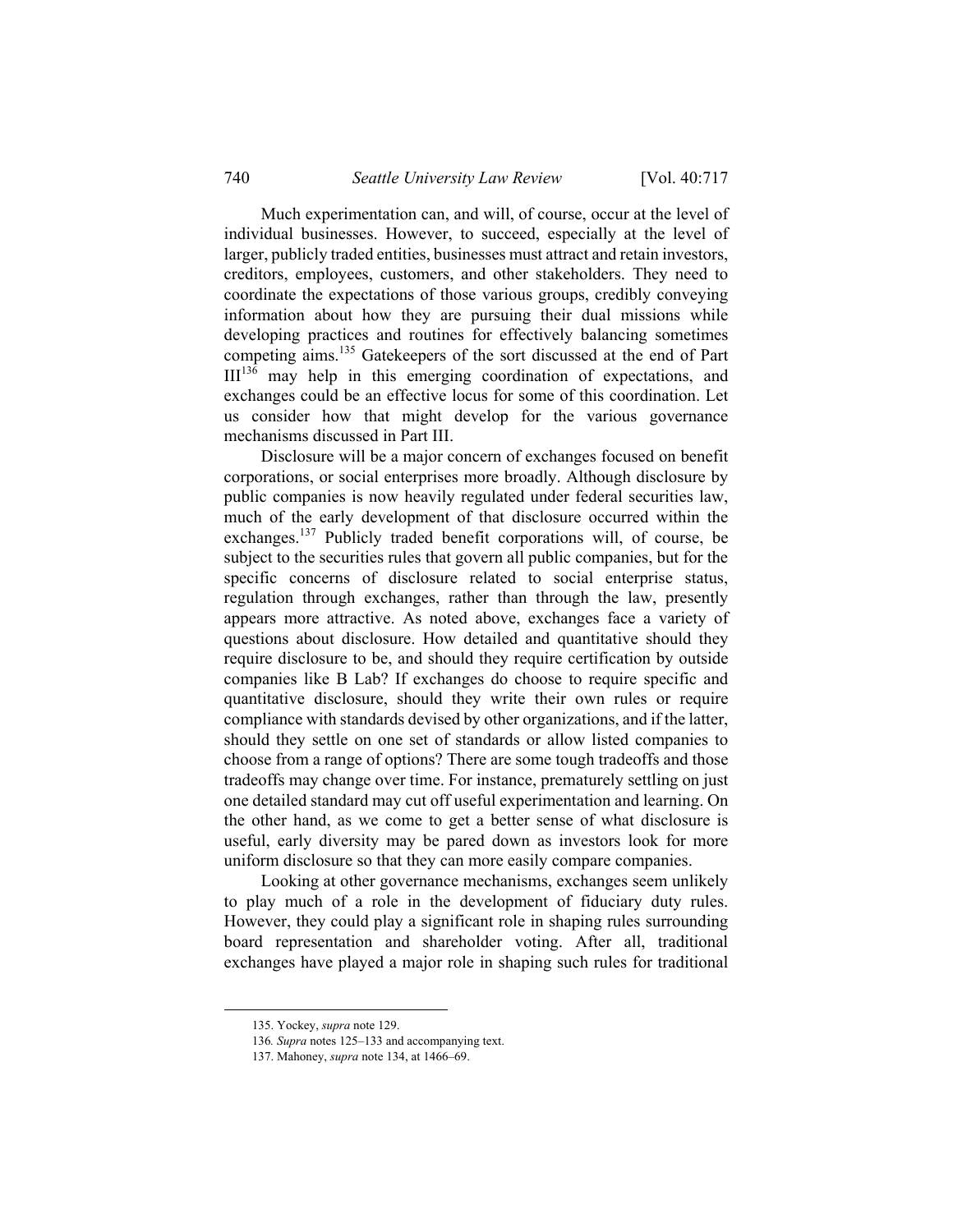companies.138 Should exchanges for social enterprise require or encourage some form of representation or voting by nonshareholder constituencies? Should they allow, or even encourage, deviations from the one share/one vote rule for shareholders? Online bulletin boards for investors are one mechanism that exchanges (and similar institutions, such as portals for crowdfunding and other sorts of online investing) may be particularly well-placed to foster and regulate. As noted above, younger investors in particular are quite familiar with these sorts of online sites in other contexts, and they could prove a highly valuable governance device for publicly traded enterprises. They could also prove a locus for securities fraud. Striking a balance between allowing such sites to achieve their potential for good while limiting their potential for harm will be challenging. Exchanges and similar institutions should get a first shot at attempting such regulation, although the SEC is unlikely to allow them to do so without oversight.

Finally, exchanges may serve as a locus for coordinating the involvement of the other gatekeepers discussed above. The exchanges, in creating and modifying their corporate governance listing rules, will both draw upon and help shape practices developed by other gatekeepers. We have just discussed how this can work in setting disclosure rules and Part II discussed how new exchanges have drawn upon the rules of standard setters like GIIRS and B Lab.<sup>139</sup>

Lawyers will play a major role in advising and drafting rules for representation and voting, as well as disclosure, and will also play a role in helping choose and manage relationships with exchanges. Thus, if one or a few exchanges come to play a major role in listing publicly traded benefit corporations (or other kinds of social enterprises), corporate lawyers working with such companies will both pay attention to and help disseminate the rules and practices of those exchanges, while also helping to shape them.

Investment banks, broker-dealers, and the promoters of social enterprise stock and bond funds are other potentially significant gatekeepers as discussed above. These securities firms and professionals will frequently work with and through exchanges if they are available and well-used. Some of the new social enterprise exchanges are already creating space for stock and bond funds.<sup>140</sup> Indeed, even some traditional exchanges are working to create spaces for socially responsible companies, e.g., with sustainability indices.

 <sup>138.</sup> Fairfax, *supra* note 106, at 138.

<sup>139</sup>*. Supra* notes 43 and 56 and accompanying text.

<sup>140</sup>*. Supra* notes 49 and 56 and accompanying text.